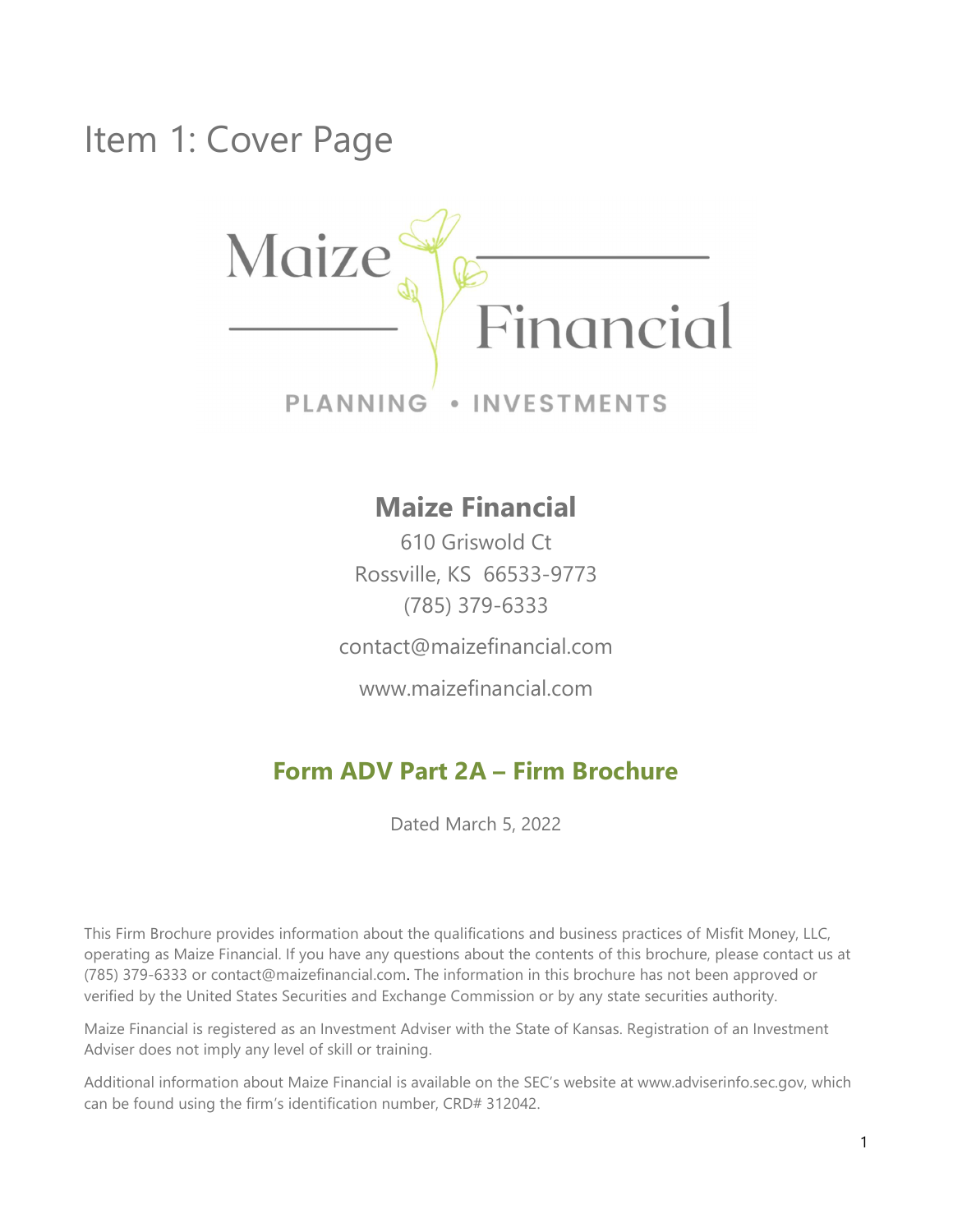# Item 2: Material Changes

The last update of this brochure was filed on November 3, 2021. Since that filing, the following changes have been made:

- Item 4: We have updated the descriptions of Project-Based Planning, Financial Coaching services, and Educational Seminars. Please see Item 4 for additional information.
- Item 5: Fees, descriptions, and/or accepted payment methods for Ongoing Financial planning, Financial Coaching, Investment Management, and Educational Seminars have changed. Please see Item 5 for additional information.
- Item 7: We have updated the types of clients we serve to include charitable organizations and other financial advisers.

### Future Changes

From time to time, we may amend this Disclosure Brochure to reflect changes in our business practices, changes in regulations, and routine annual updates as required by securities regulations. Either this complete Disclosure Brochure or a Summary of Material Changes shall be provided to each Client annually and if a material change occurs in the business practices of Maize Financial.

At any time, you may view the current Disclosure Brochure online at the SEC's Investment Adviser Public Disclosure website at http://www.adviserinfo.sec.gov by searching for our firm name or by our CRD number, 312042.

You may also request a copy of this Disclosure Brochure at any time, by contacting us at 785- 379-6333 or contact@maizefinancial.com.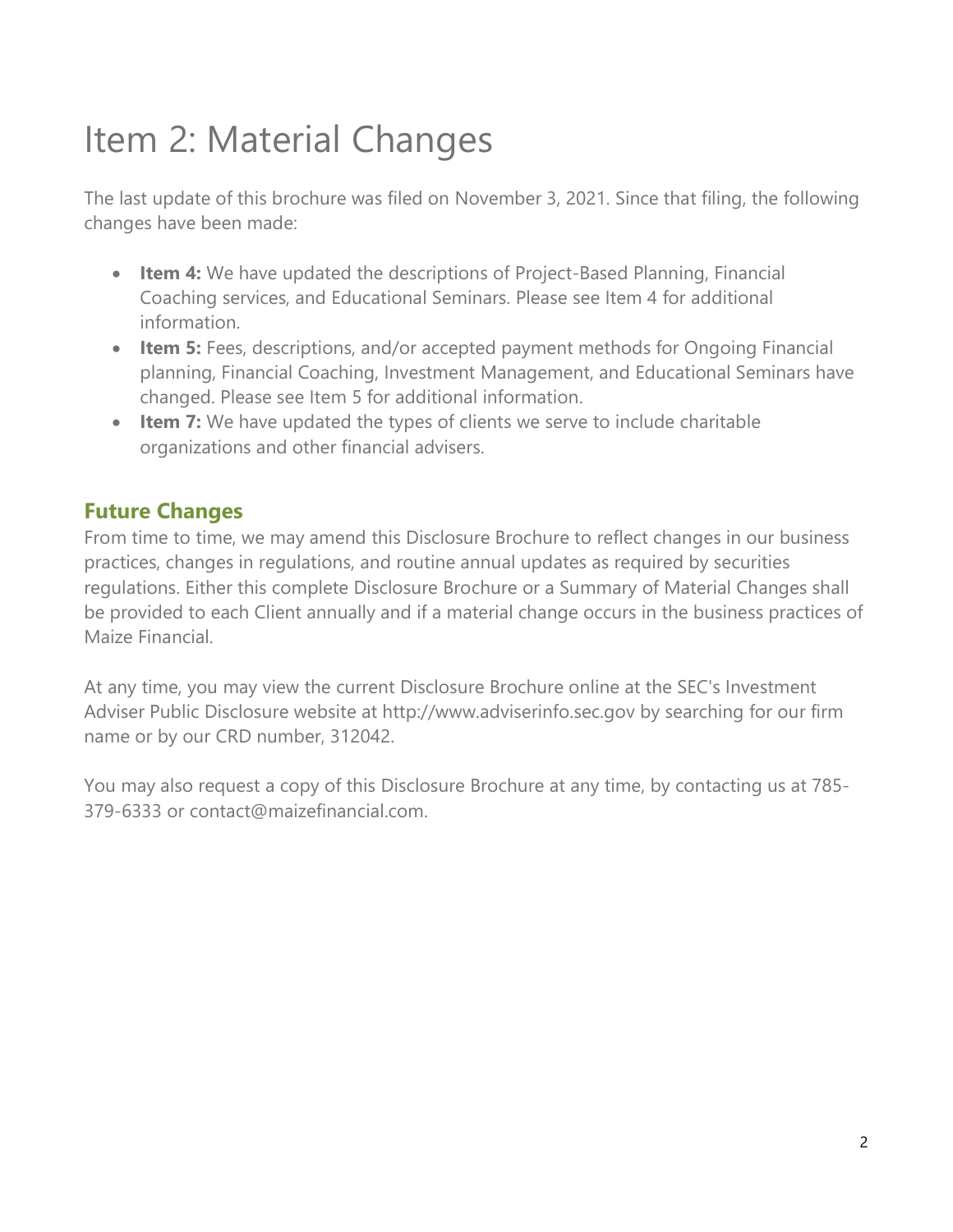# Item 3: Table of Contents

| Item 1: Cover Page                                                                             | 1              |
|------------------------------------------------------------------------------------------------|----------------|
| Item 2: Material Changes                                                                       | $\overline{2}$ |
| Item 3: Table of Contents                                                                      | 3              |
| Item 4: Advisory Business                                                                      | $\overline{4}$ |
| Item 5: Fees and Compensation                                                                  | 9              |
| Item 6: Performance-Based Fees and Side-By-Side Management                                     | 13             |
| Item 7: Types of Clients                                                                       | 14             |
| Item 8: Methods of Analysis, Investment Strategies, and Risk of Loss                           | 14             |
| Item 9: Disciplinary Information                                                               | 18             |
| Item 10: Other Financial Industry Activities and Affiliations                                  | 19             |
| Item 11: Code of Ethics, Participation or Interest in Client Transactions and Personal Trading | 20             |
| Item 12: Brokerage Practices                                                                   | 21             |
| Item 13: Review of Accounts                                                                    | 23             |
| Item 14: Client Referrals and Other Compensation                                               | 24             |
| Item 15: Custody                                                                               | 24             |
| Item 16: Investment Discretion                                                                 | 24             |
| Item 17: Voting Client Securities                                                              | 25             |
| Item 18: Financial Information                                                                 | 25             |
| Item 19: Requirements for State-Registered Advisers                                            | 26             |
| Addendum: Professional Liability Insurance                                                     | 28             |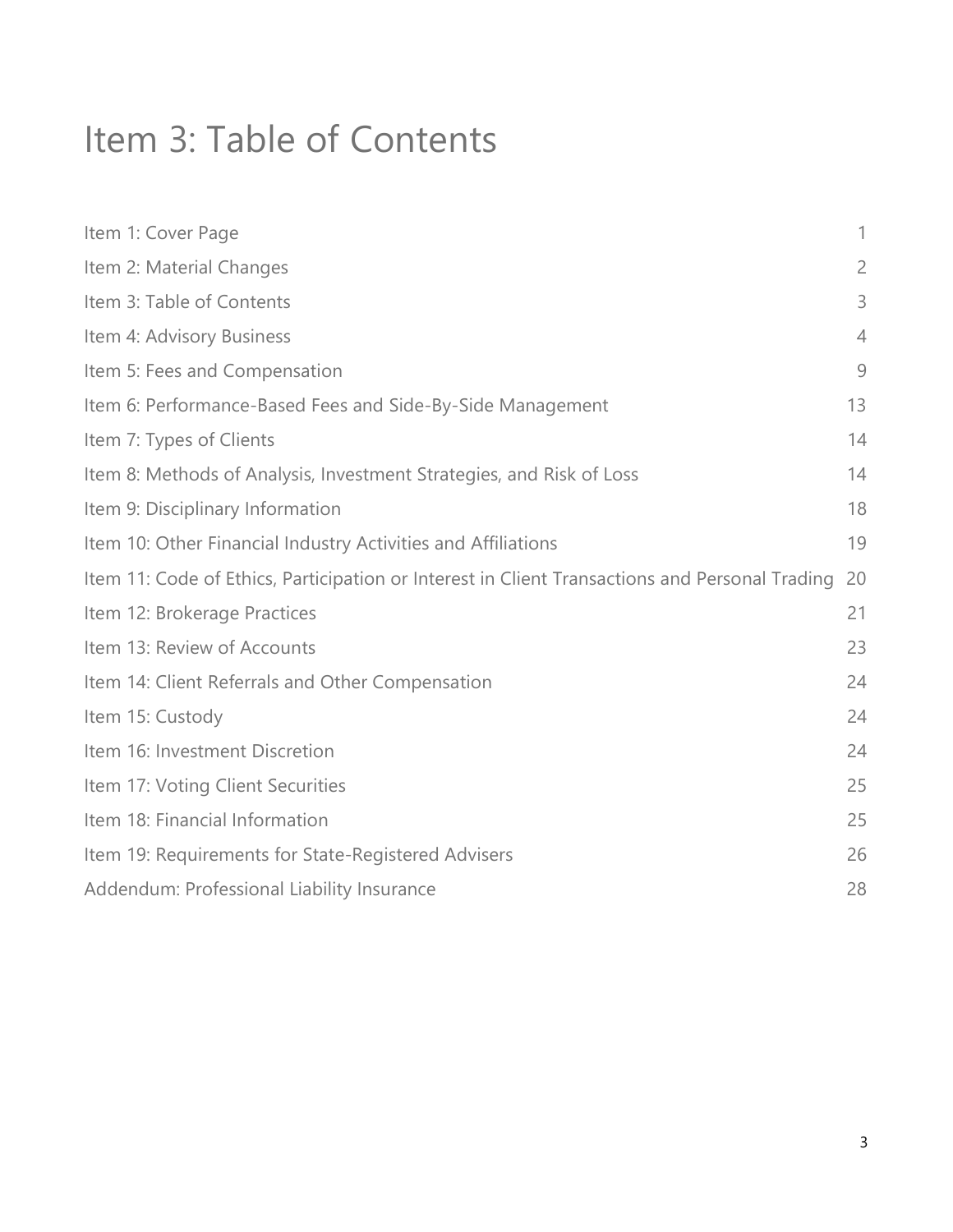# Item 4: Advisory Business

## Description of Advisory Firm and Principal Owner

Misfit Money, LLC is a limited liability company formed under the laws of the State of Kansas and became registered as an Investment Adviser with the Kansas Securities Commission in May 2021.

Bonnie J. Maize is the principal owner of Misfit Money, LLC, operating as Maize Financial.

As of March 5, 2022, Maize Financial has \$1,398,447 in discretionary assets under management and no non-discretionary assets under management.

As used in this brochure, the words "we," "our," "us," and "firm" refer to Maize Financial; the words "I," "my", "me," "adviser," and "planner" refer to Bonnie J. Maize in her capacity as owner and investment adviser representative of Maize Financial; and the words "you," "your," and "client" refer to you as either a client or prospective client of our firm.

# Types of Advisory Services Offered

#### Ongoing Financial Planning

This service involves working one-on-one with the financial planner over an extended period. Clients pay a one-time onboarding fee plus a fixed monthly fee based on household composition (individual, couple, or family), income, and net worth, and work with the planner to develop and implement their plan. The planner will monitor the plan, recommend any changes, and ensure the plan is up to date. Planner and client will agree upon an annual Client Service Calendar customized to the client's personal financial situation. In addition, the planner is available by phone and e-mail for ongoing consultation, as well as able to meet up to once per month.

Upon desiring a comprehensive plan, Client will be taken through establishing their goals and values around money. They will be required to provide information to help complete the following areas of analysis, as applicable: net worth, cash flow, insurance, credit scores and reports, debt management, employee benefits, retirement planning, insurance, investments, taxes, education planning, business planning, and estate planning. Once the information is reviewed, a client service calendar will be created to schedule planning for each area over the course of no more than one year. Each area of the plan will be built and analyzed, and the findings, analysis, and potential changes to Client's current situation will be reviewed with Client.

Clients subscribing to this service will receive detailed written or electronic reports of each planning area, designed to achieve their stated financial goals and objectives. Meetings will be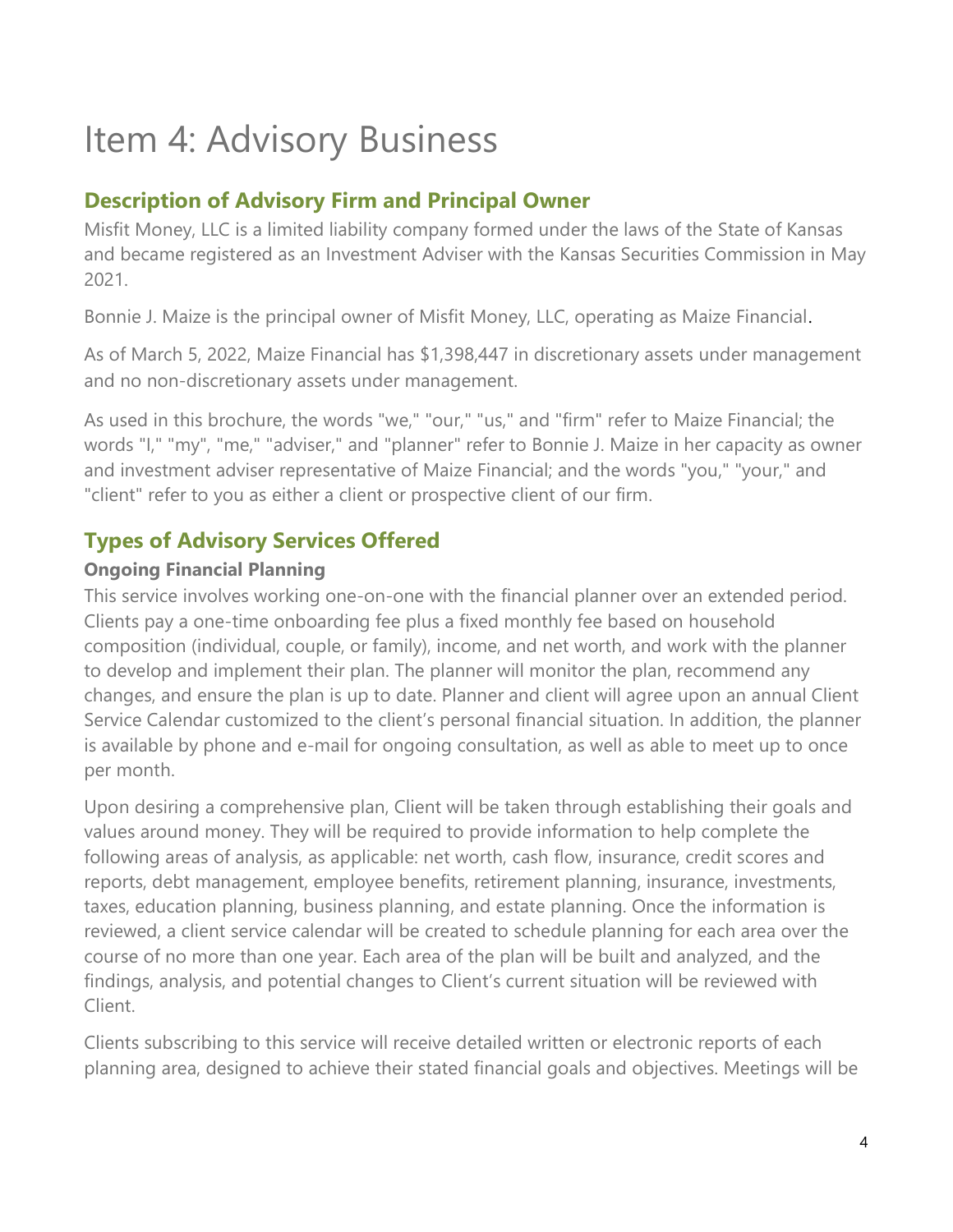scheduled as necessary and according to the agreed-upon service calendar, which can be modified at any time.

Client's plan, financial situation, and goals will be monitored throughout the year and followup phone calls, texts, or emails will be made or sent to Client to confirm that any agreed upon action steps have been carried out. Each planning area will be reviewed at least annually to ensure its accuracy and ongoing appropriateness. Any updates will be implemented at such time, as necessary.

Investment Management may be added to Ongoing Financial Planning at a discounted rate (detailed in Item 5).

#### Investment Management Services

Maize Financial provides discretionary asset management services through Altruist Financial LLC ("Altruist"), utilizing a variety of asset classes and investment vehicles that may include exchange traded funds ("ETFs"), mutual funds, equity securities, fixed income securities, and other related securities. We may also provide advice on any type of investment held in your portfolio at the inception of our advisory relationship. We primarily offer advice on mutual funds and exchange traded funds. Please refer to Item 8 below for additional disclosures on this topic.

For managed assets not held at our primary custodian, we leverage a third-party technology platform and their order management system to regularly review the available investment options in these accounts, monitor investments, and rebalance and implement appropriate investment strategies on behalf of Client. These accounts typically include 401(k), 403(b), 457(b), HSA, and 529 accounts in addition to other managed assets that Client is currently unable or does not wish to move under our custodian's platform. The platform allows us to avoid being considered to have custody of Client funds since we do not have direct access to Client log-in credentials to affect trades. We are not affiliated with the platform in any way and receive no compensation from them for using their platform. A link will be provided to the Client allowing them to connect an account(s) to the platform. Once Client's account is connected to the platform, Adviser will review the current account allocations. When deemed necessary, the Adviser will rebalance the account considering Client's investment goals and risk tolerance, and any change in allocations will consider current economic and market trends. The goal is to improve account performance over time, minimize loss during difficult markets, and manage internal fees that harm account performance. Client account(s) will be reviewed at least quarterly and allocation changes will be made as deemed necessary.

Our investment advisory services involve managing individually tailored portfolios. We provide continuous advice regarding the investment of Client funds based on the individual needs of the Client. Through personal discussions in which goals and objectives based on a Client's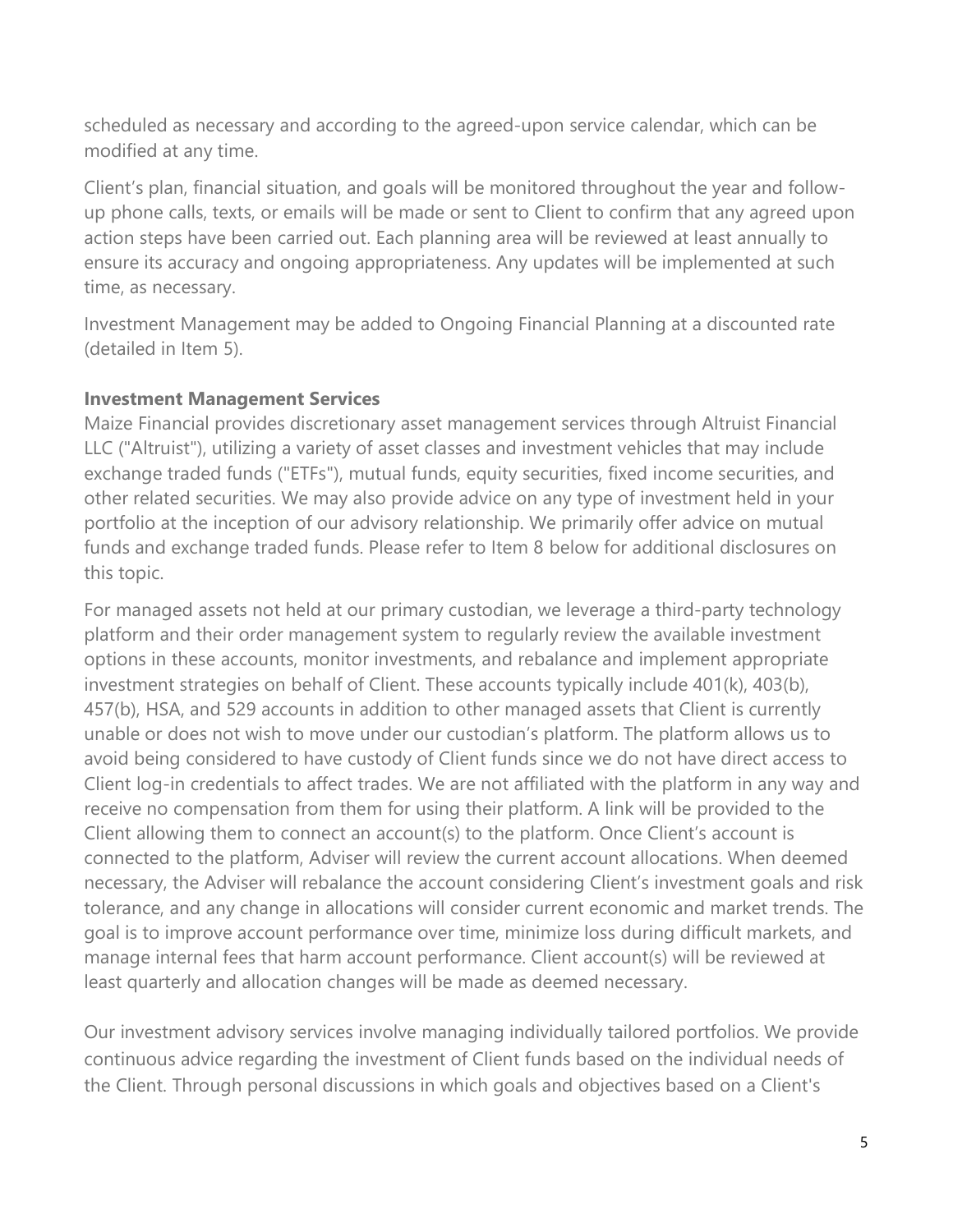particular circumstances are established, we develop Client's personal investment policy or investment plan with an asset allocation target and create and manage a portfolio based on that policy and allocation targets. We will also review and discuss a Client's prior investment history, family composition, background, and desired impact, if any.

Account supervision is guided by the stated objectives of the Client (e.g., maximum capital appreciation, income, safety, liquidity), as well as tax considerations. Clients may impose reasonable restrictions on investing in certain securities, types of securities, or industry sectors. Fees pertaining to this service are outlined in Item 5 of this brochure.

Agreeing to engage our firm for customized investment management services requires Client to grant our firm discretionary authority to manage Client's account(s). Discretionary authorization allows us to determine the specific securities, and the amount of securities, to be purchased or sold for Client's account without obtaining Client's approval prior to each transaction. Discretionary authority is granted by the investment advisory agreement Client signs with our firm.

#### Project-Based Financial Planning Services

Financial planning involves an evaluation of a client's current and future financial state by using currently known variables to predict future cash flows, asset values, and withdrawal plans. The defining aspect of financial planning is that through the planning process, all questions, information, and analysis will be considered as they affect and are affected by your entire financial and life situation. Clients purchasing this service will receive a written or electronic report, providing them with a detailed financial plan designed to achieve their stated financial goals and objectives.

In general, the financial plan will address any or all of the following areas of concern. Client and Adviser will work together to select specific areas to cover. These areas may include, but are not limited to, the following:

Financial Goals: We will help clients identify financial goals and develop a plan to reach them. We will identify what Client plans to accomplish, what resources they will need to make it happen, how much time they will need to reach the goal, and how much they should budget for each goal.

**Business Planning:** We provide consulting services for Clients who currently operate their own business, are considering starting a business, or are planning for an exit from their current business. Under this type of engagement, we work with Client to assess their current situation, identify their objectives, and develop a plan aimed at achieving their goals.

Cash Flow and Debt Management: We will conduct a review of Client's income and expenses to determine the current surplus or deficit along with advice on prioritizing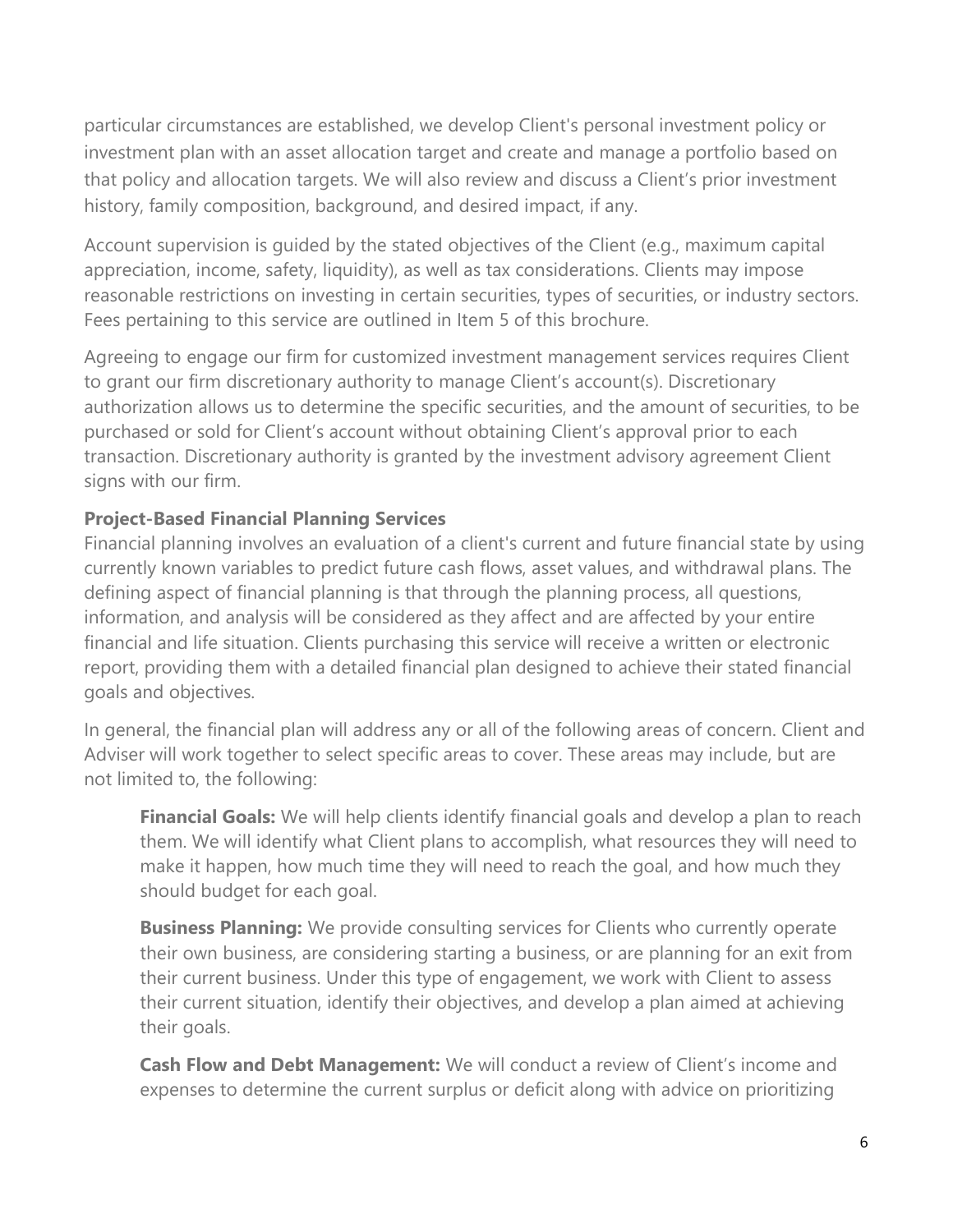how any surplus should be used or how to reduce expenses if they exceed income. Advice may also be provided on which debts to pay off first based on factors such as the interest rate of the debt and any income tax ramifications. We may also recommend what we believe to be an appropriate cash reserve that should be considered for emergencies and other financial goals, along with a review of accounts (such as money market funds) for such reserves, plus strategies to save desired amounts.

**Employee Benefits Optimization:** We will review and analyze whether Client, as an employee, is taking maximum advantage of available employee benefits. If Client is a business owner, we will consider and/or recommend the various benefit programs that can be structured to meet both business and personal retirement goals.

Risk Management: A risk management review includes an analysis of Client's exposure to major risks that could have a significant adverse impact on Client's financial picture, such as premature death, disability, property and casualty losses, or the need for longterm care planning. Advice may be provided on ways to minimize such risks and about weighing the costs of purchasing insurance versus the benefits of doing so and, likewise, the potential cost of not purchasing insurance ("self-insuring"). We will review existing insurance policies to ensure proper coverage for life, health, disability, long-term care, liability, home, and automobile. We may refer clients to an unaffiliated third-party insurance provider. The client is not required to take our recommendation. If the client does take our recommendation, they will engage the third party directly. Our firm does not receive referral fees or other compensation from the third party.

**Education Savings (if applicable):** Education planning includes projecting the amount that will be needed to achieve college or other post-secondary education funding goals, along with advice on ways for Client to save the desired amount. Recommendations as to savings strategies are included, and, if needed, we will review Client's financial picture as it relates to eligibility for financial aid or the best way to contribute to a grandchild's education expenses (if appropriate).

**Investment Analysis:** This may involve developing an asset allocation strategy to meet Client's financial goals and risk tolerance, providing information on investment vehicles and strategies, reviewing employee stock options, as well as assistance in establishing Client's own investment account at a selected broker/dealer or custodian. The strategies and types of investments we may recommend are further discussed in Item 8 of this brochure.

**Retirement Planning:** Our retirement planning services typically include projections of Client's likelihood of achieving their financial goals, typically focusing on financial independence as the primary objective. For situations where projections show less than the desired results, we may make recommendations, including those that may impact the original projections by adjusting certain variables (e.g., working longer, saving more,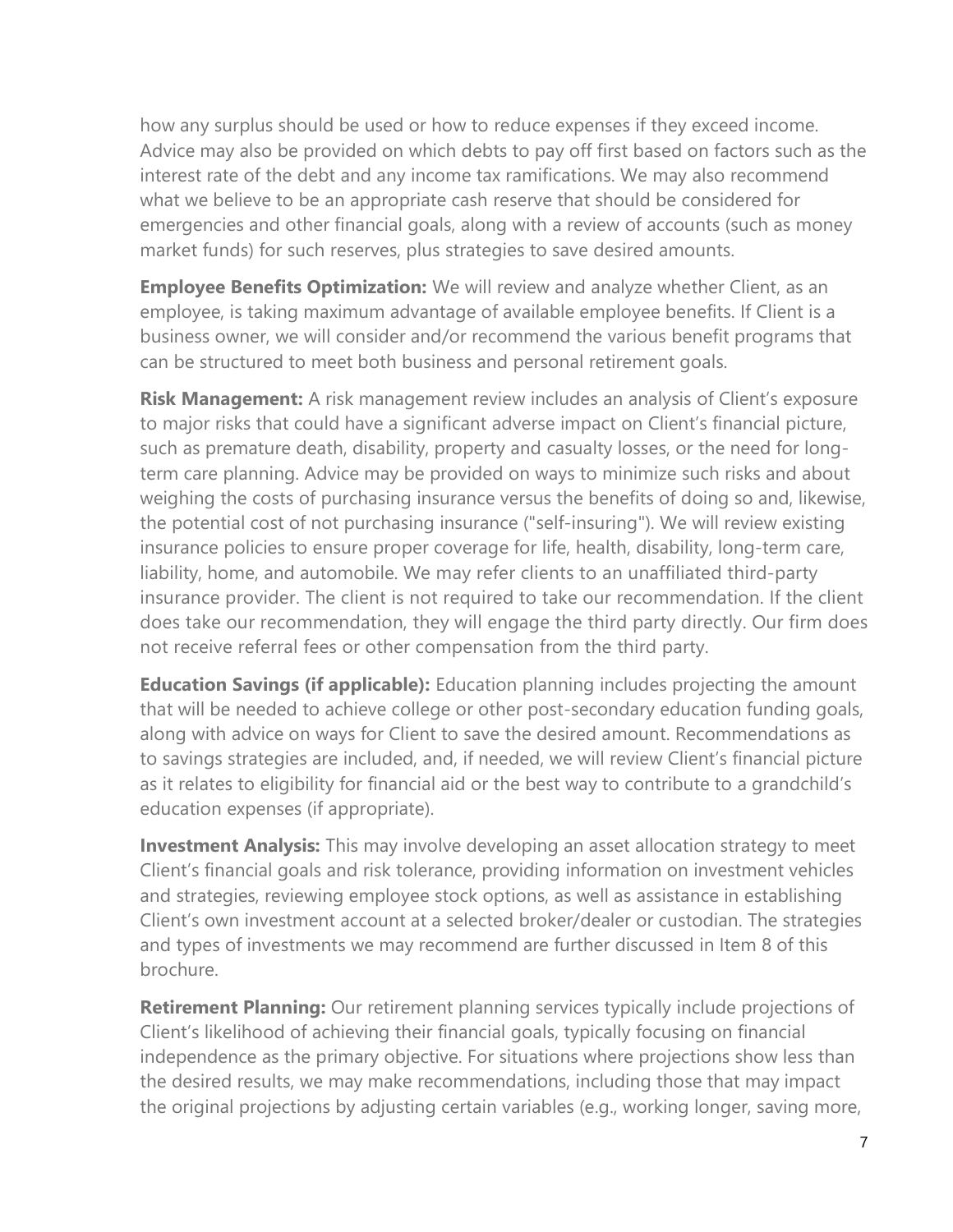spending less, taking more risk with investments). If Client is near retirement or already retired, advice may be given on appropriate distribution strategies to minimize the likelihood of running out of money or having to adversely alter spending during Client's retirement years.

Tax Planning Strategies: Advice may include ways to minimize current and future income taxes as a part of your overall financial planning picture. For example, we may make recommendations on which type of account(s) or specific investments should be owned based in part on their "tax efficiency," with the consideration that there is always a possibility of future changes to federal, state, or local tax laws and rates that may impact your situation.

We recommend that you consult with a qualified tax professional before initiating any tax planning strategy, and we may provide you with contact information for accountants or attorneys who specialize in this area if you wish to hire someone for such purposes. The Client is not required to take our recommendation. If the Client does take our recommendation, they will engage the third party directly. Our firm does not receive referral fees or other compensation from the third party. We will participate in meetings or phone calls between you and your tax professional with your approval.

**Estate Planning:** This usually includes an analysis of your exposure to estate taxes and your current estate plan, which may include whether you have a will, powers of attorney, trusts, guardianships, and other related documents in place. Our advice also typically includes ways for you to minimize or avoid future estate taxes by implementing appropriate estate planning strategies such as the use of applicable trusts. We always recommend that you consult with a qualified attorney when you initiate, update, or complete estate planning activities. We may provide you with contact information for attorneys who specialize in estate planning or online estate planning providers upon request. The client is not required to take our recommendation. If the client does take our recommendation, they will engage the third party directly. Our firm does not receive referral fees or other compensation from the third party. From time-to-time, we may participate in meetings or phone calls between you and your attorney with your approval or request.

Project-based planning may be limited in scope to certain area(s) or comprehensive in nature. Implementation assistance may be added for an additional fee. This engagement lasts no more than six months and does not involve investment management or any ongoing financial planning, consultation, or updates.

#### Financial Coaching

Financial coaching is available as a six-month engagement for a "Misfit Money Fix." This engagement may be extended beyond six months at the Adviser's discretion. Financial coaching involves compiling a comprehensive picture of a household's financial accounts,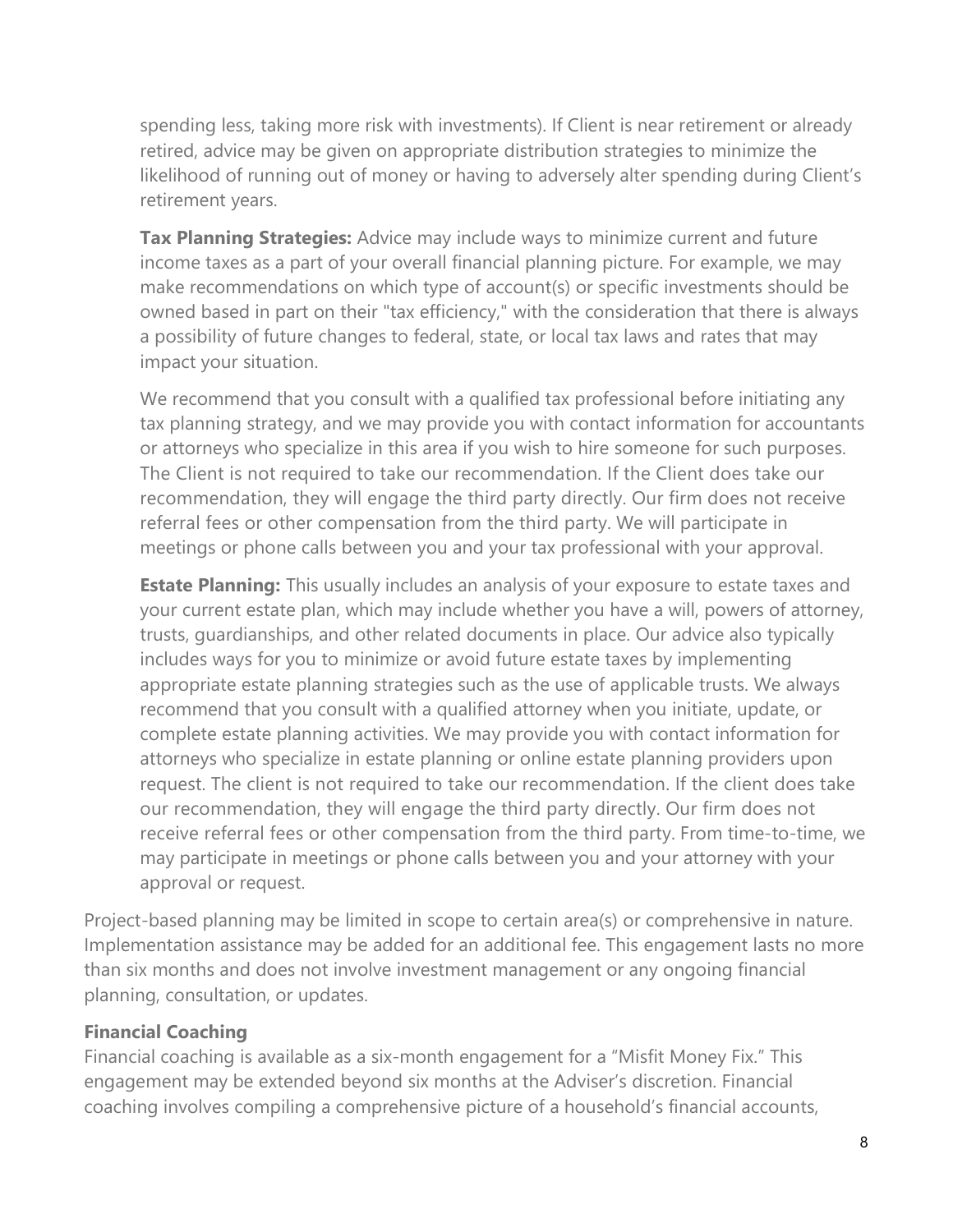organization of financial documentation and record-keeping, assisting in assessing money values and setting financial goals, examination of credit and spending patterns, and implementation of a spending, saving, and debt payoff plan, if applicable. Other services will vary and may be included based on the client's individual needs.

#### Client Newsletter

From time to time, Maize Financial may provide a print or e-mail newsletter to clients containing financial news, business updates, and/or important reminders. These are provided at no charge to the client.

#### Educational Seminars and Speaking Engagements

We may speak or provide seminars on an "as announced" basis for groups seeking general advice on investments and other areas of personal finance. The content will vary depending upon the needs of the attendees. These are purely educational in nature and do not involve the sale of any investment products. Information presented will not be based on any individual person's need, nor does Maize Financial provide individualized investment advice to attendees during these speaking engagements or seminars.

## Client Tailored Services and Client Imposed Restrictions

We offer the same advisory services and planning options to all our clients. However, your specific financial plan and implementation will be dependent upon your Investment Policy Statement ("IPS") that outlines your current situation (income, taxes, risk tolerance levels, etc.). The IPS is used to construct a client-specific plan to aid in the selection of a portfolio that matches your restrictions, needs, and targets.

Clients may impose reasonable restrictions on investing in certain securities, types of securities, or industry sectors. It is your responsibility to promptly notify us if there is any change in your financial situation and/or investment objectives so that we may review, evaluate, and revise restrictions or recommendations, as necessary.

## Wrap Fee Programs

We do not participate in wrap fee programs.

# Item 5: Fees and Compensation

Please note, unless you have received the Firm Brochure at least 48 hours prior to signing the investment advisory contract, you may terminate the contract within five business days of signing without incurring any advisory fees.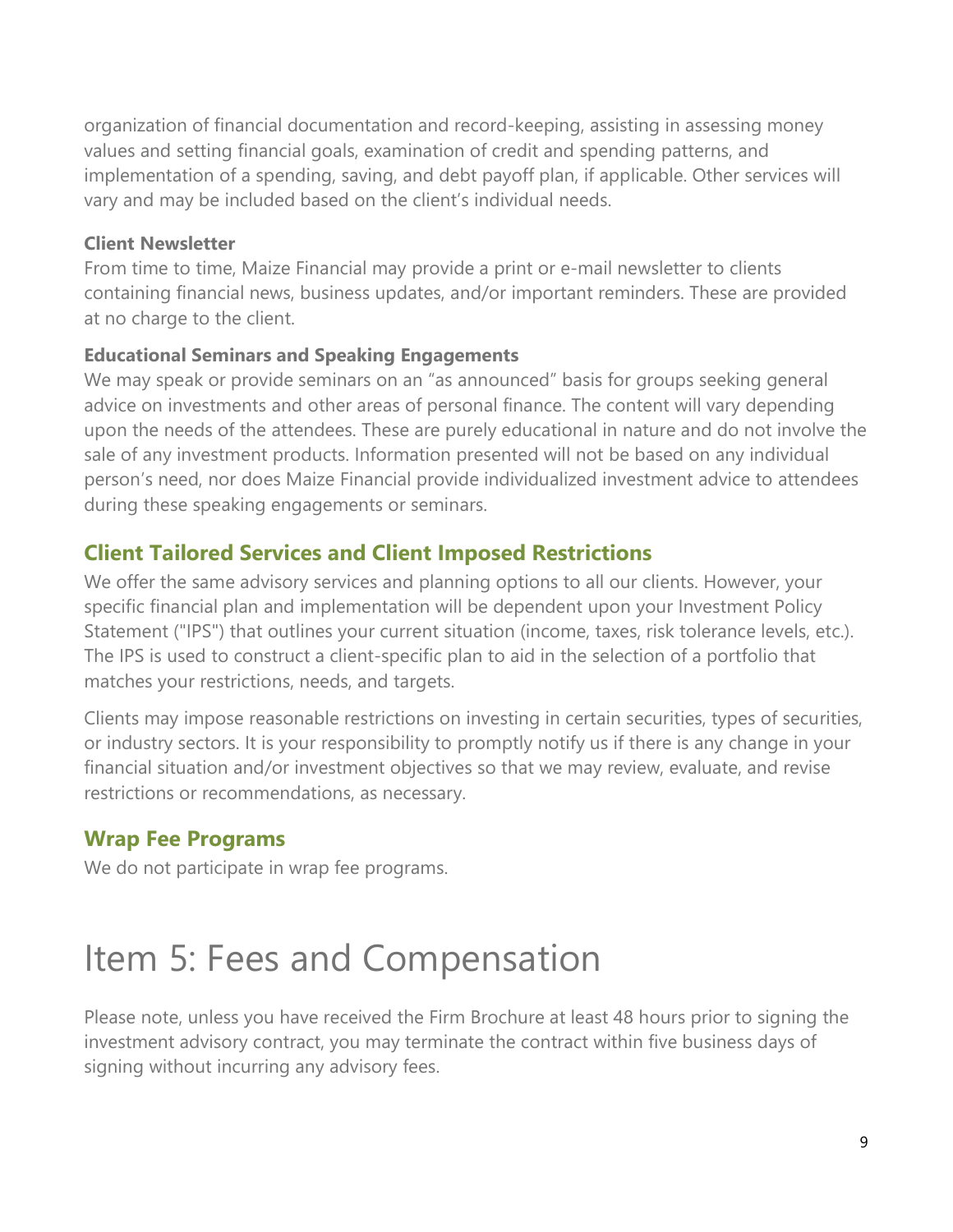How we are paid depends on the type of advisory service we are performing. Please review the fee and compensation information below.

# Ongoing Financial Planning

For non-high net worth individuals and families (less than \$750,000 under management and lower than \$1,500,000 net worth), Ongoing Financial Planning consists of a \$500 upfront fee and an ongoing fee that is paid monthly, in arrears, based on household composition according to the following rates:

| <b>Household Composition</b>                             | <b>Monthly Planning Fee</b> |
|----------------------------------------------------------|-----------------------------|
| Individual, No Dependents                                | \$35                        |
| Couple, No Dependents or<br>Individual with Dependent(s) | \$50                        |
| Couple with Dependent(s)                                 | \$65                        |

For example, a couple with 2 kids would pay:

- 1. One-time onboarding fee of \$500, plus
- 2. \$65 per month (\$780 per year),
- 3. For a total annual fee of \$1,280 the first year and \$780 per year thereafter.

The upfront fee is for client onboarding, data gathering, and setting the basis for the financial plan. This fee may be waived or reduced at the discretion of the planner in certain cases. The onboarding process will involve frequent communication and meetings as necessary. This work will commence immediately after the fee is paid and is generally completed within three months of such date, but no more than six months. Therefore, the upfront portion of the fee is not paid more than six months in advance.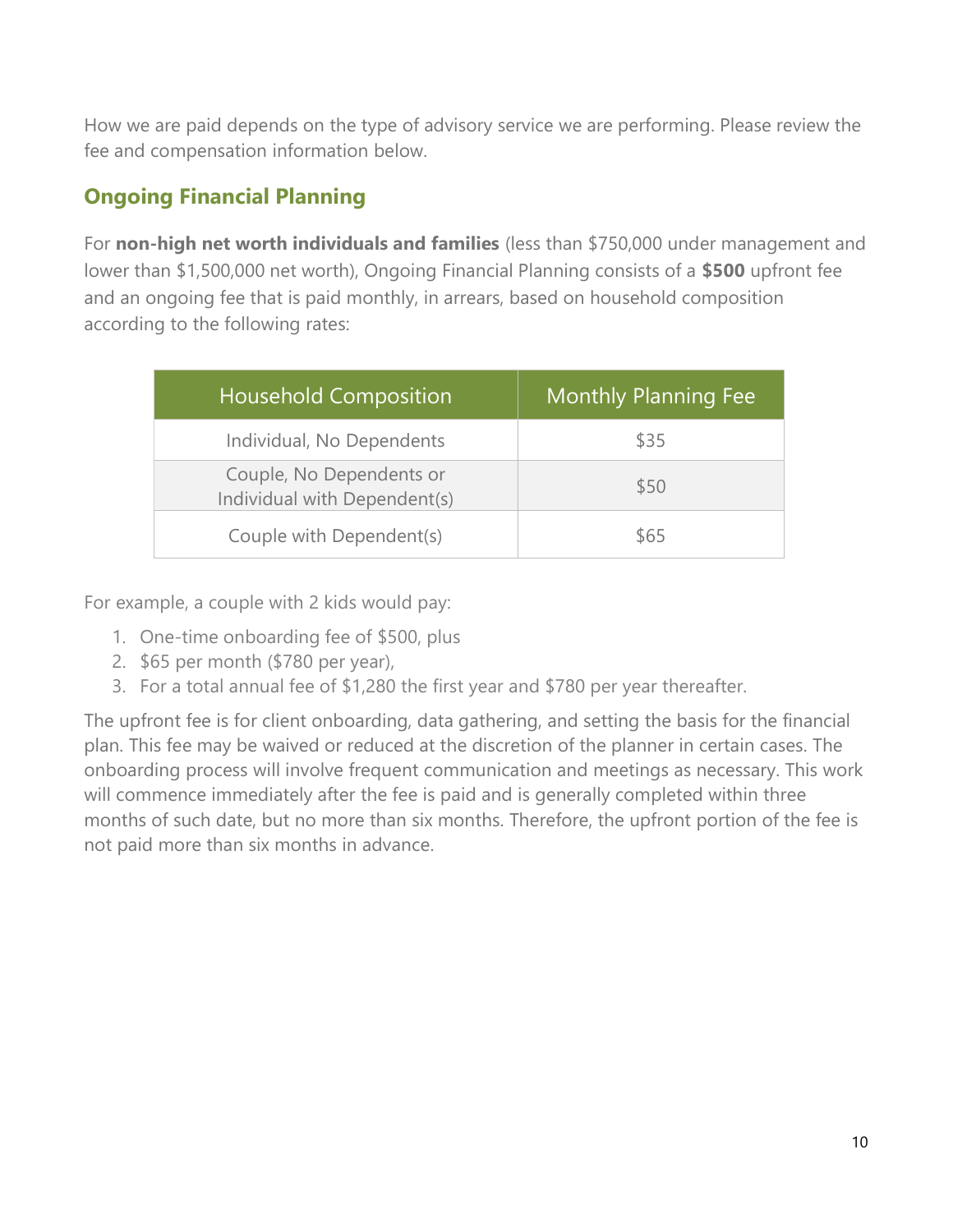For high net worth individuals and families, the initial one-time onboarding fee is \$750. "High net worth" is defined as at least \$750,000 managed by an adviser, or net worth exceeding \$1,500,000, whether individually owned or held jointly with spouse. The ongoing fee is billed monthly, in arrears, based on household composition according to the following rates:

| <b>Household Composition</b>                                      | <b>Monthly Planning Fee</b> |
|-------------------------------------------------------------------|-----------------------------|
| Single Individual, No Dependents                                  | \$100                       |
| Married Couple, No Dependents or<br>Single Person with Dependents | \$125                       |
| Married Couple with Dependents                                    | \$150                       |

The planning fee may be negotiable in certain cases. The onboarding fee may be paid by check or electronic funds transfer. Monthly fees for ongoing planning must be paid by electronic funds transfer. This service may be terminated with 30 days' notice. Since fees are paid in arrears, no refund is due upon termination of the account. The first monthly payment is due by the  $5<sup>th</sup>$  of the month following the first full calendar month completed after the onboarding process is complete (e.g., if onboarding is completed April 23<sup>rd</sup>, the first monthly payment would be due by June  $5<sup>th</sup>$ , covering the services provided in May).

### Investment Management Services

Our standard advisory fee is based on the market value of the assets under management and is calculated as follows:

| <b>Account Value</b>  | <b>Annual Advisory</b><br>Fee<br>(with ongoing financial<br>planning agreement) | <b>Annual Advisory</b><br>Fee<br>(no ongoing financial<br>planning agreement) |
|-----------------------|---------------------------------------------------------------------------------|-------------------------------------------------------------------------------|
| $$0 - $100,000$       | 0.75%                                                                           | 1.00%                                                                         |
| $$100,001 - $250,000$ | 0.65%                                                                           | 0.90%                                                                         |
| $$250,001 - 750,000$  | 0.55%                                                                           | 0.80%                                                                         |
| \$750,000 and above   | 0.40%                                                                           | 0.65%                                                                         |

The advisory fee is tiered and is calculated by assessing the percentage rates, using the predefined levels of total assets under management, as shown in the above chart. Fees are paid in arrears on a quarterly basis, applied to the average daily balance of the account(s) during the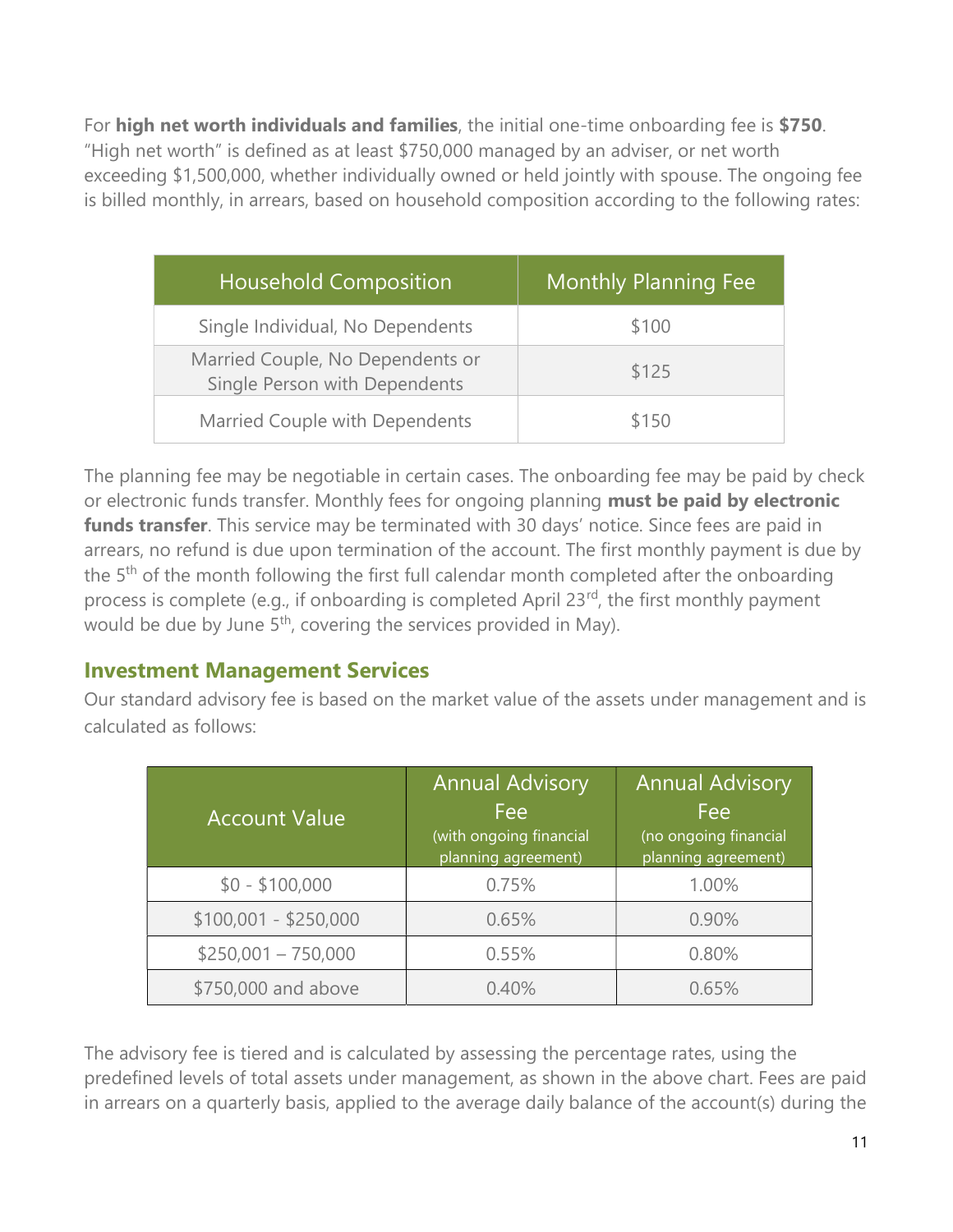previous quarter. Advisory fees may be invoiced or directly debited from Client accounts by the Custodian. Accounts initiated or terminated during a calendar quarter will be charged a prorated fee based on the amount of time remaining in the billing period. An account may be terminated with written notice at least 30 calendar days in advance. Since fees are paid in arrears, no refund is due upon termination of the account.

Annual investment management fees may be negotiable. No increase in the annual fee shall be effective without agreement from the client by signing a new agreement or amendment to their current advisory agreement.

## Project-Based Financial Planning Hourly Fee

Project-Based Financial Planning is offered at a rate of \$125 per hour. The hourly fee is negotiable and will be agreed upon before the start of any work. The Adviser is usually able to provide a flat fee quote for the engagement at the conclusion of the complimentary initial consultation. No incremental hourly fees will be charged if the engagement stays within its original, agreed-upon scope. Occasionally, a flat fee quote isn't possible when the complexity of the project is undetermined, or the scope of the engagement may change upon mutual agreement between Adviser and Client. In these situations, we proceed with the project on an hourly basis, providing frequent updates on status and time spent.

Half of the estimated fee is due at the beginning of the process and the remainder is due at the delivery of the plan, however, Maize Financial will not bill an amount above \$500.00 more than six months in advance. Fees for this service may be paid by check or electronic funds transfer. In the event of early termination, any prepaid but unearned fees will be refunded to the client and any completed deliverables of the project will be provided to the client and no further fees will be charged.

### Financial Coaching

Financial Coaching is offered on a fixed fee basis. The fixed fee includes a \$299 one-time nonrefundable fee due at the time of the agreement. Thereafter, a monthly fee of \$99 is charged in arrears. The maximum engagement for a "Misfit Money Fix" is six months and the agreement shall automatically terminate at that time, unless Coach consents to continue the engagement at their discretion. A client may cancel the money coaching service at any time prior to the end of the six-month engagement period. Since fees are paid in arrears, no refund is due upon termination of the account.

### Educational Seminars

Seminars are offered to groups, organizations, and the public on a variety of financial topics. Fees range from free to \$500 per seminar or free to \$50 per participant. Half of the fees are due prior to the engagement, and the other half is to be paid the day of, no later than the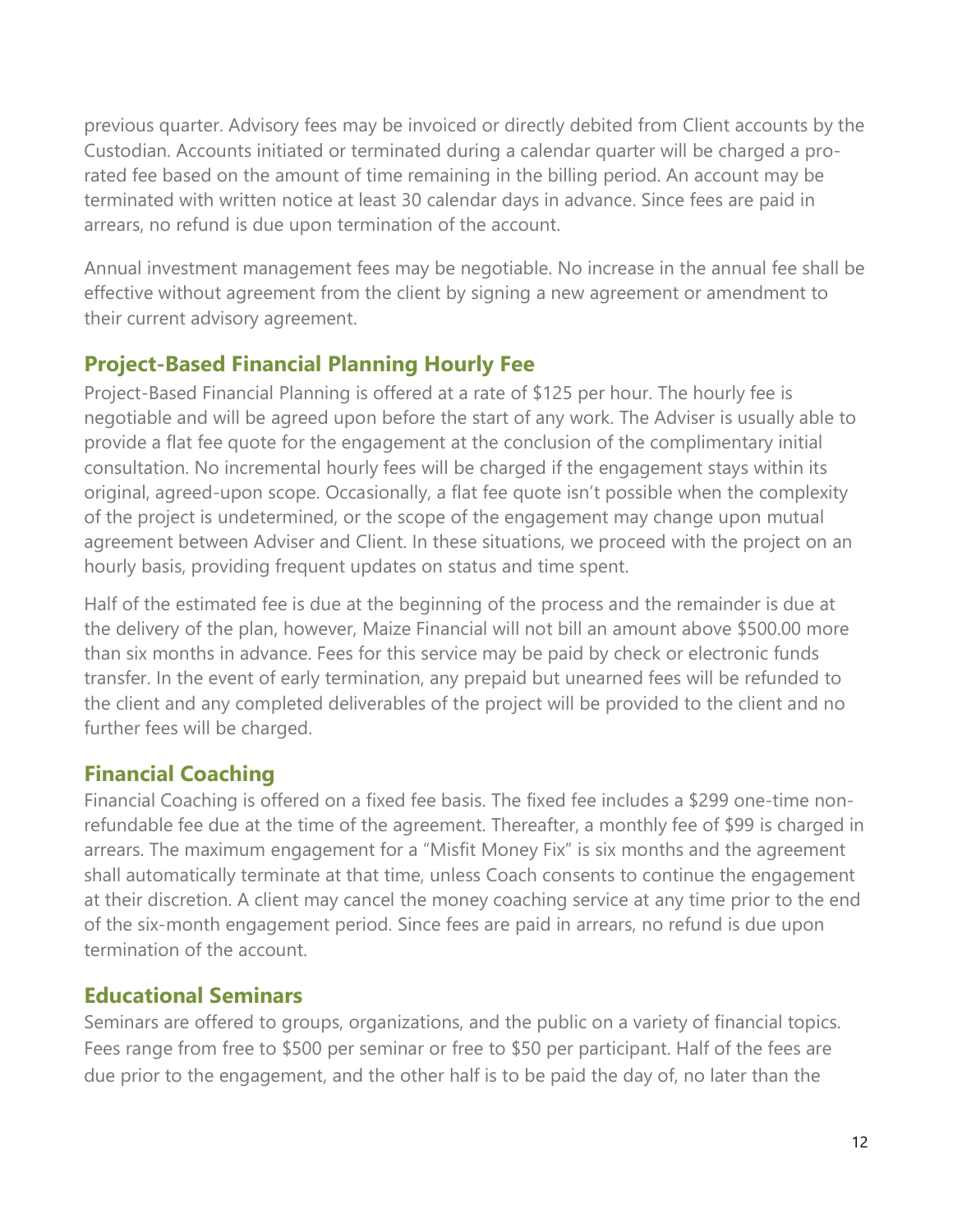conclusion of the seminar. The fee range is based on the content, amount of research conducted, the number of hours of preparation needed, and the number of attendees.

In the event that the Client decides to cancel or change the date of the event for any reason besides weather or similar unforeseen causes, the Client will still be responsible for 50% of the seminar fee if the cancellation occurs within 30 days of the event. In the event that the Speaker must cancel due to health or similar unforeseen circumstances, the Speaker will make all attempts to find a reasonable alternative engagement date. If an alternative date cannot be obtained, the Client will not be responsible for any portion of the seminar fee.

### Speaking Engagements

Speaking engagements may be offered to organizations and the public on a variety of financial topics, pro bono, at our firm's discretion.

### Other Types of Fees and Expenses

Our fees are exclusive of brokerage commissions, transaction fees, and other related costs and expenses which may be incurred by the client. Clients may incur certain charges imposed by custodians, brokers, and other third parties such as custodial fees, deferred sales charges, oddlot differentials, transfer taxes, wire transfer, and electronic fund fees, and other fees and taxes on brokerage accounts and securities transactions. Mutual funds and ETFs also charge internal management fees, which are disclosed in a fund's prospectus. Such charges, fees, and commissions are exclusive of and in addition to our fee, and we shall not receive any portion of these commissions, fees, and costs.

Item 12 further describes the factors that we consider in selecting or recommending brokerdealers for client's transactions and determining the reasonableness of their compensation (e.g., commissions).

We do not accept compensation for the sale of securities or other investment products including asset-based sales charges or service fees from the sale of mutual funds.

# Item 6: Performance-Based Fees and Side-By-Side Management

We do not offer performance-based fees and do not engage in side-by-side management.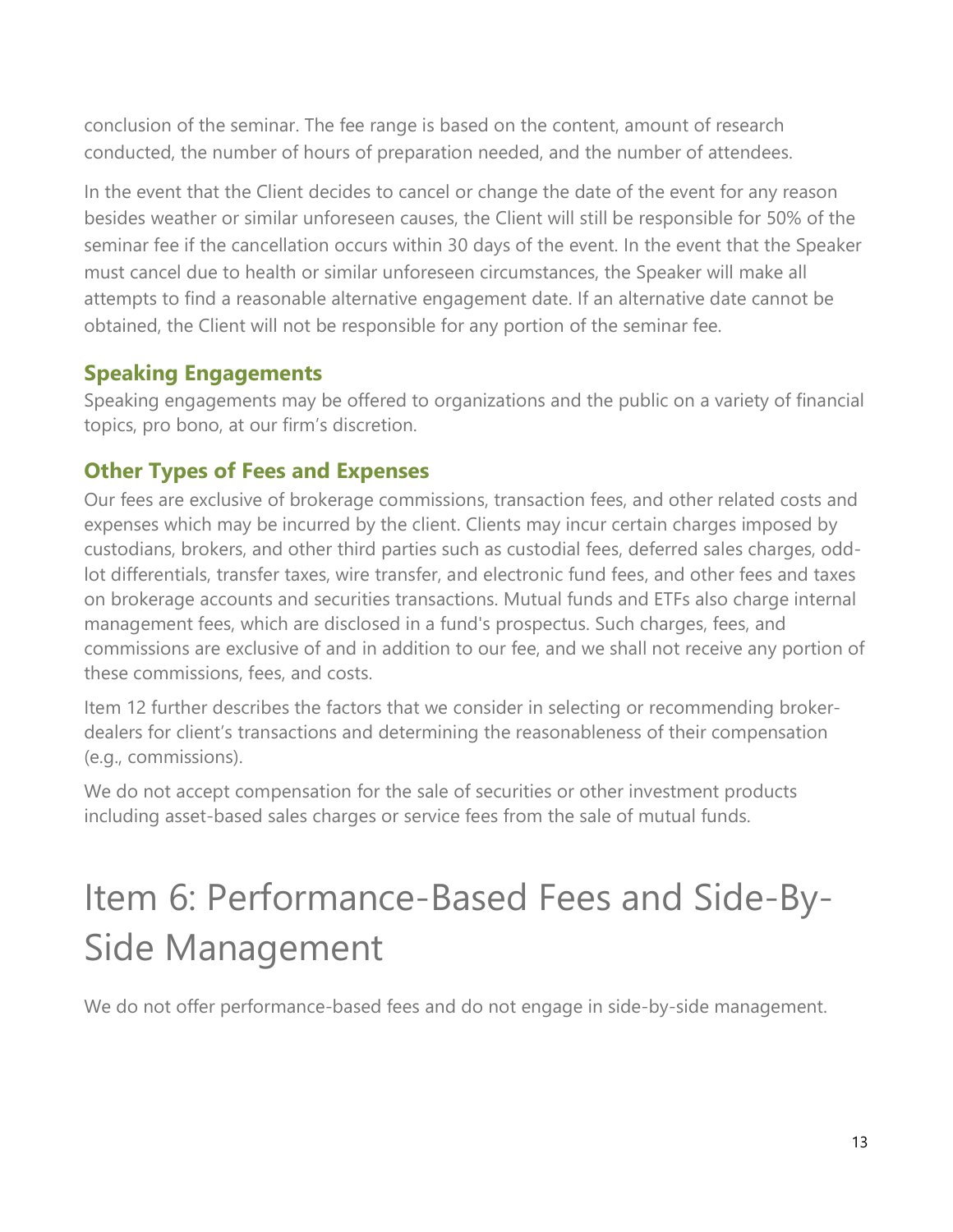# Item 7: Types of Clients

We provide financial planning and portfolio management services to individuals, high net worth individuals, trusts, charitable organizations, other financial advisers, and certain small businesses.

We encourage interested parties of all economic levels to seek our advisory services. We do not require minimum income, minimum asset levels, or other similar preconditions. Maize Financial reserves the right to waive or reduce certain fees based on unique individual circumstances, special arrangements, or preexisting relationships. We also reserve the right to decline services to any prospective client for any non-discriminatory reason.

# Item 8: Methods of Analysis, Investment Strategies, and Risk of Loss

## Methods of Analysis

Our primary methods of investment analysis are fundamental analysis and use of Modern Portfolio Theory, both explained in detail below.

**Fundamental analysis** involves analyzing individual companies and their industry groups, such as a company's financial statements, details regarding the company's product line, the experience, and expertise of the company's management, and the outlook for the company's industry. The resulting data is used to measure the true value of the company's stock compared to the current market value.

#### Risks and Limitations:

The risk of fundamental analysis is that the information obtained may be incorrect and the analysis may not provide an accurate estimate of earnings, which may be the basis for a stock's value. If securities prices adjust rapidly to new information, utilizing fundamental analysis may not result in favorable performance.

#### Modern Portfolio Theory

Generally, our investment advice is based on Modern Portfolio Theory and the belief that proper diversification and risk management will provide an investor client with a stable and consistent return over time. The practice of Modern Portfolio Theory does not employ market timing or stock selection methods of investing, but rather a long term buy-and-hold strategy with periodic rebalancing of the account to maintain desired risk levels.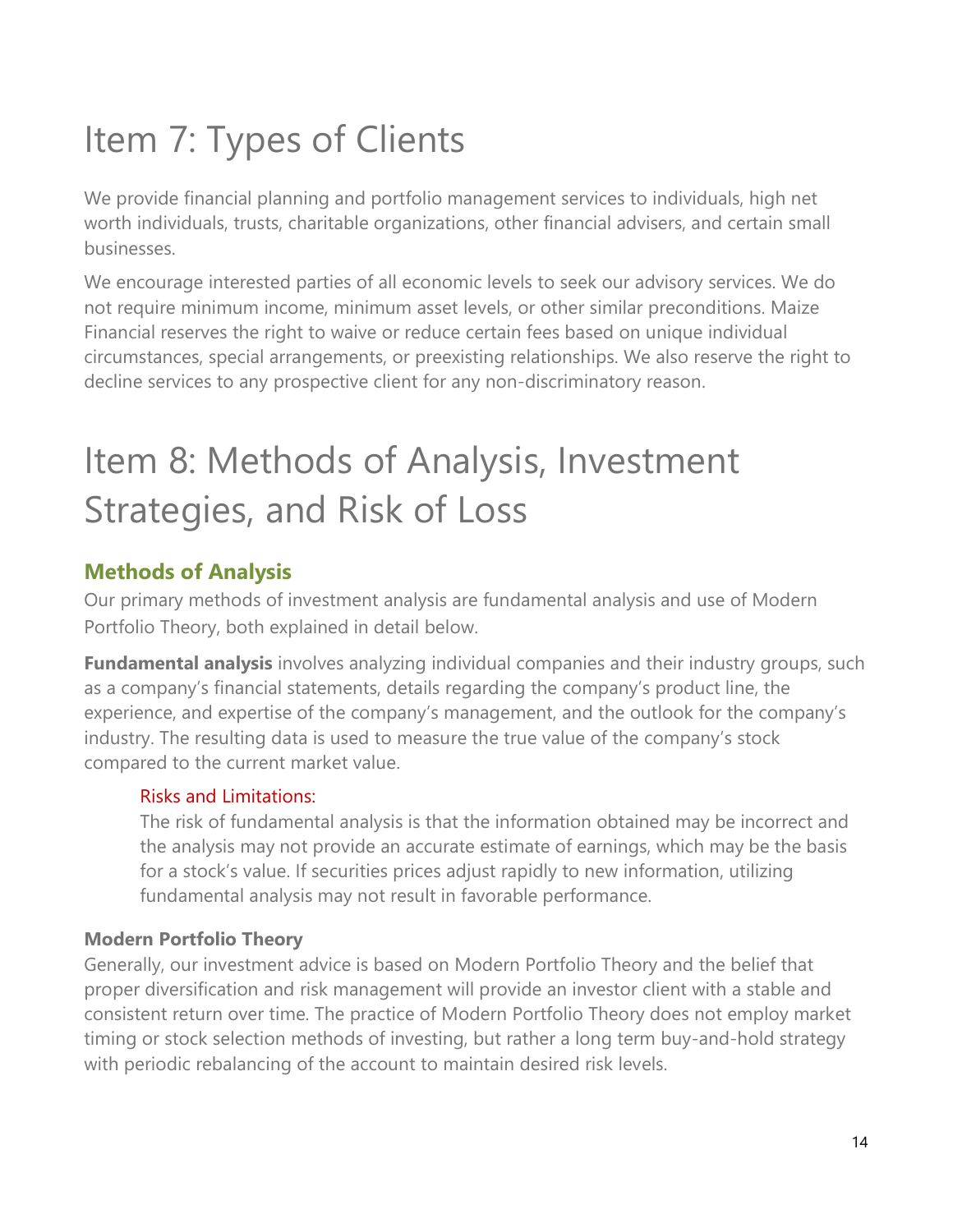The underlying principles of Modern Portfolio Theory are:

- Investors are risk averse. Because risk and investment return are positively correlated, an investor requires an increase in the expected return to accept an increase in risk.
- Markets are efficient. The same market information is available to all investors at the same time. The market prices every security fairly based upon this equal availability of information.
- The design of the portfolio as a whole is more important than the selection of any particular security. The appropriate allocation of capital among asset classes will have far more influence on long-term portfolio performance than the selection of individual securities.
- Investing for the long-term (preferably longer than ten years) becomes critical to investment success because it allows the long-term characteristics of the asset classes to surface.
- Increasing diversification of the portfolio with less-correlated asset class positions can decrease portfolio risk. Correlation is the statistical term for the extent to which two asset classes move in tandem or opposition to one another.

## Investment Strategies

#### Passive Investment Management

We primarily practice passive investment management. Passive investing involves building portfolios that are comprised of various, distinct asset classes. The asset classes are weighted in a manner to achieve the desired relationship between correlation, risk, and return. Funds that passively capture the returns of the desired asset classes are placed in the portfolio. The funds that are used to build passive portfolios are typically index mutual funds or exchange-traded funds.

Passive investment management is characterized by low portfolio expenses (i.e., the funds inside the portfolio have low internal costs), minimal trading costs (due to infrequent trading activity), and relative tax efficiency (because the funds inside the portfolio are tax efficient and turnover inside the portfolio is minimal).

In contrast, active management involves a single manager or managers who employ some method, strategy, or technique to construct a portfolio that is intended to generate returns that are greater than the broader market or a designated benchmark.

#### Use of Outside Managers

We may at times refer clients to third-party investment advisers ("outside managers"). Our analysis of outside managers involves the examination of the experience, expertise, investment philosophies, and past performance of the outside managers to determine if that manager has demonstrated an ability to invest over a period of time and in different economic conditions. We monitor the manager's underlying holdings, strategies, concentrations, and leverage as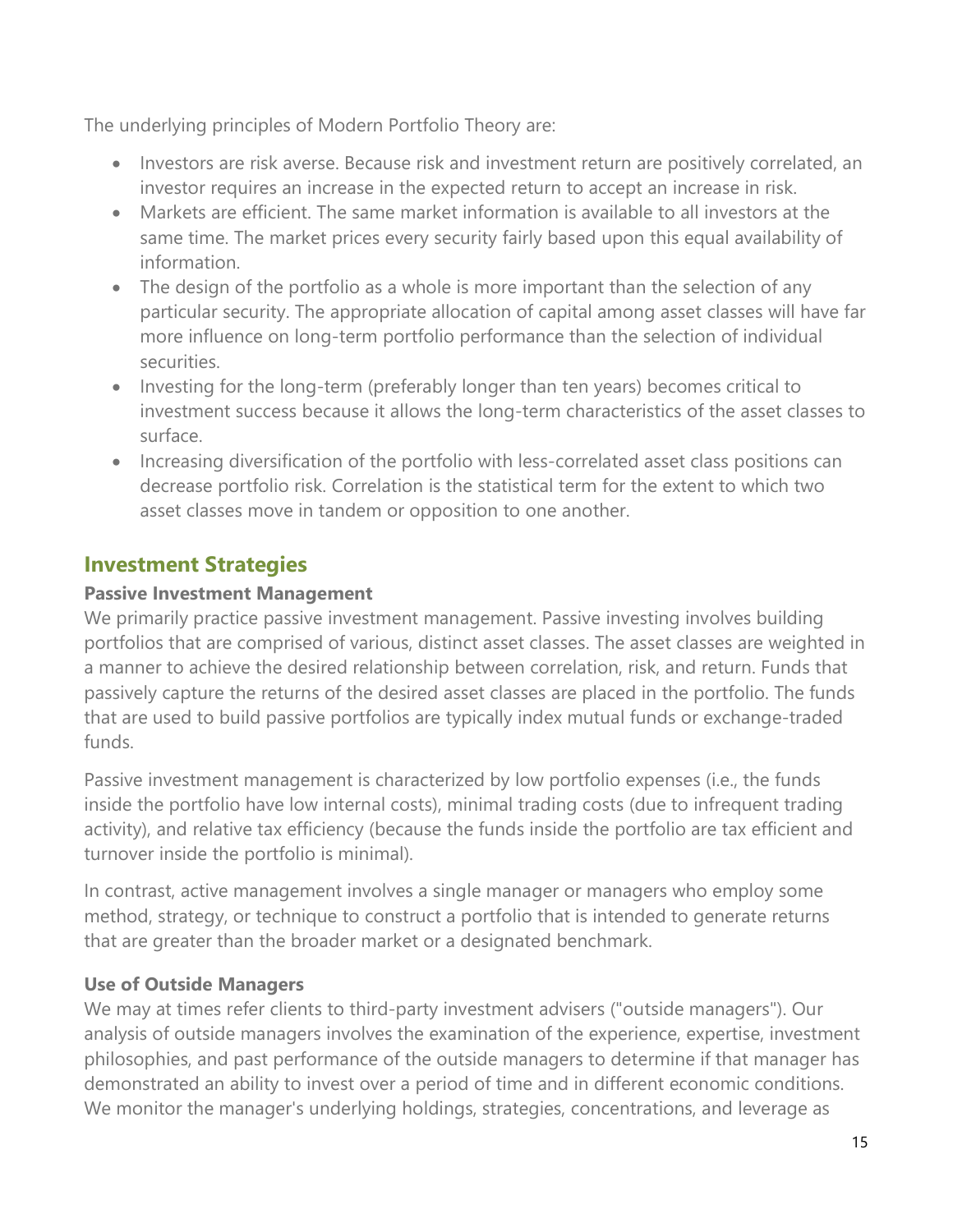part of our overall periodic risk assessment. Additionally, as part of our due diligence process, we survey the manager's compliance and business enterprise risks.

#### Risks and Limitations:

A risk of investing with an outside manager who has been successful in the past is that they may not be able to replicate that success in the future.

In addition, as we do not control the underlying investments in an outside manager's portfolio, there is also a risk that a manager may deviate from the stated investment mandate or strategy of the portfolio, making it a less suitable investment for our clients.

Moreover, as we do not control the manager's daily business and compliance operations, we may be unaware of the lack of internal controls necessary to prevent business, regulatory or reputational deficiencies.

You are not obligated, contractually or otherwise, to use the services of any Outside Manager we recommend. Additionally, Maize Financial will only recommend an Outside Manager who is properly licensed or registered as an investment adviser.

### Risk of Loss

All investing strategies we offer involve risk and may result in a loss of your original investment which you should be prepared to bear. Many of these risks apply equally to stocks, bonds, commodities, and any other investment or security. Material risks associated with our investment strategies are listed below.

**Market Risk:** Market risk involves the possibility that an investment's current market value will fall because of a general market decline, reducing the value of the investment regardless of the operational success of the issuer's operations or its financial condition.

**Strategy Risk:** The Adviser's investment strategies and/or investment techniques may not work as intended.

**Small and Medium Cap Company Risk:** Securities of companies with small and medium market capitalizations are often more volatile and less liquid (harder to sell or buy) than investments in larger companies. Small and medium cap companies may face a greater risk of business failure, which could increase the volatility of the client's portfolio.

**Turnover Risk:** At times, the strategy may have a portfolio turnover rate that is higher than other strategies. A high portfolio turnover would result in correspondingly greater brokerage commission expenses and may result in the distribution of additional capital gains for tax purposes. These factors may negatively affect the account's performance.

Limited markets: Certain securities may be less liquid, and their prices may at times be more volatile than at other times. Under certain market conditions, we may be unable to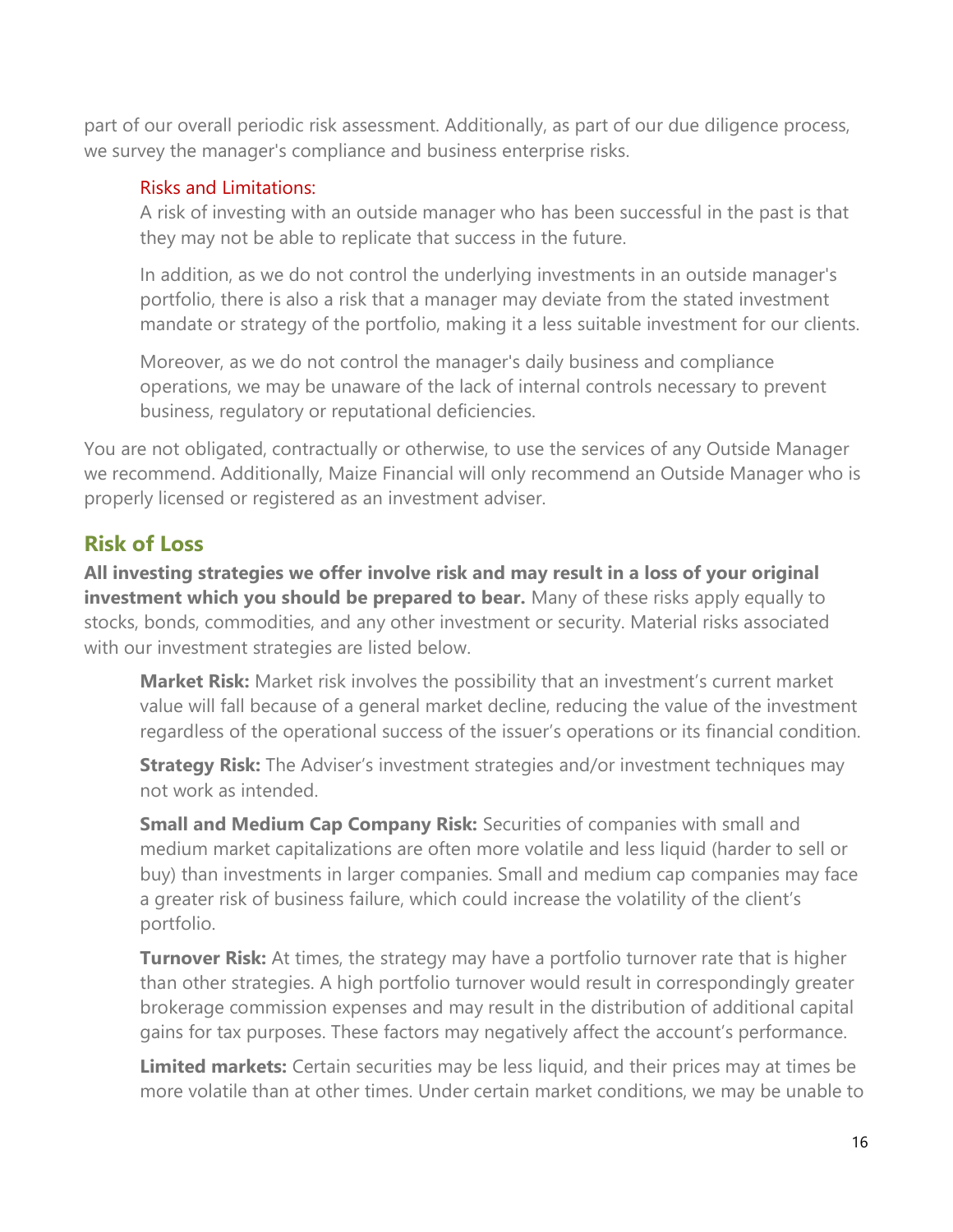sell or liquidate investments at prices we consider reasonable or favorable or find buyers at any price.

**Concentration Risk:** Certain investment strategies focus on particular asset classes, industries, sectors, or types of investment. From time to time these strategies may be subject to greater risks of adverse developments in such areas of focus than a strategy that is more broadly diversified across a wider variety of investments.

Interest Rate Risk: Bond (fixed income) prices generally fall when interest rates rise, and the value may fall below par value or the principal investment. The opposite is also generally true: bond prices generally rise when interest rates fall. In general, fixed income securities with longer maturities are more sensitive to these price changes. Most other investments are also sensitive to the level and direction of interest rates.

Legal or Legislative Risk: Legislative changes or Court rulings may impact the value of investments, or the securities' claim on the issuer's assets and finances.

Inflation: Inflation may erode the buying power of your investment portfolio, even if the dollar value of your investments remains the same.

### Risks Associated with Securities

Apart from the general risks outlined above which apply to all types of investments, specific securities may have other risks.

**Commercial Paper** is, in most cases, an unsecured promissory note that is issued with a maturity of 270 days or less. Being unsecured, the risk to the investor is that the issuer may default.

**Common stocks** may go up and down in price quite dramatically, and in the event of an issuer's bankruptcy or restructuring, could lose all value. A slower-growth or recessionary economic environment could have an adverse effect on the price of all stocks.

Corporate Bonds are debt securities to borrow money. Generally, issuers pay investors periodic interest and repay the amount borrowed either periodically during the life of the security and/or at maturity. Alternatively, investors can purchase other debt securities, such as zero-coupon bonds, which do not pay current interest, but rather are priced at a discount from their face values. Their values accrete over time to face value at maturity. The market prices of debt securities fluctuate depending on factors such as interest rates, credit quality, and maturity. In general, market prices of debt securities decline when interest rates rise and increase when interest rates fall. The longer the time to a bond's maturity, the greater its interest rate risk.

**Bank Obligations** include bonds and certificates of deposit and may be vulnerable to setbacks or panics in the banking industry. Banks and other financial institutions are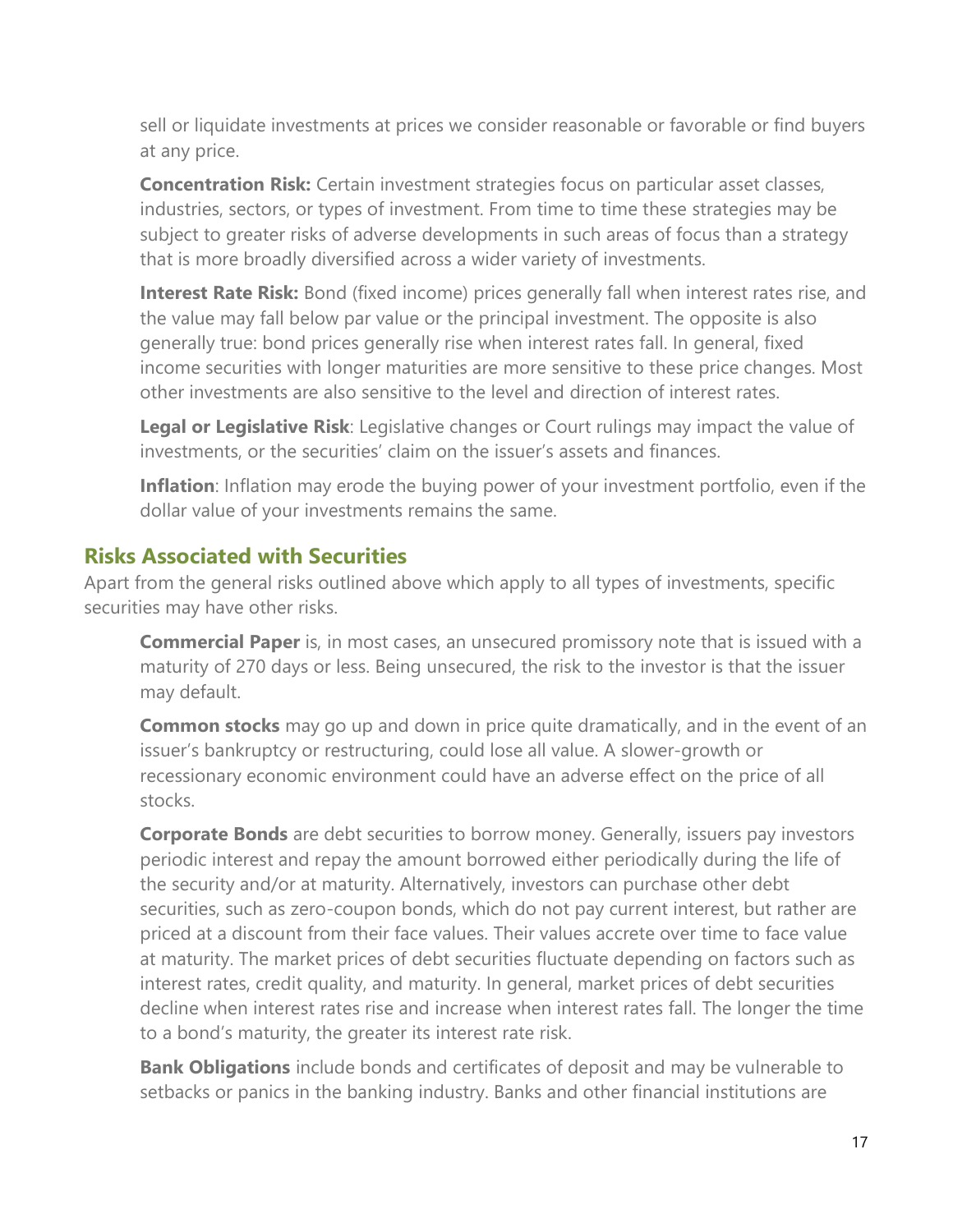greatly affected by interest rates and may be adversely affected by downturns in the U.S. and foreign economies or changes in banking regulations.

Municipal Bonds are debt obligations generally issued to obtain funds for various public purposes, including the construction of public facilities. Municipal bonds pay a lower rate of return than most other types of bonds. However, because of a municipal bond's tax-favored status, investors should compare the relative after-tax return to the after-tax return of other bonds, depending on the investor's tax bracket. Investing in municipal bonds carries the same general risks as investing in bonds in general. Those risks include interest rate risk, reinvestment risk, inflation risk, market risk, call or redemption risk, credit risk, and liquidity and valuation risk.

Options and other derivatives carry many unique risks, including time-sensitivity, and can result in the complete loss of principal. While covered call writing does provide a partial hedge to the stock against which the call is written, the hedge is limited to the amount of cash flow received when writing the option. When selling covered calls, there is a risk the underlying position may be called away at a price lower than the current market price.

**Exchange Traded Funds** prices may vary significantly from the Net Asset Value due to market conditions. Certain ETFs may not track underlying benchmarks as expected. ETFs are also subject to the following risks: (i) an ETF's shares may trade at a market price that is above or below their net asset value; (ii) the ETF may employ an investment strategy that utilizes high leverage ratios; or (iii) trading of an ETF's shares may be halted if the listing exchange's officials deem such action appropriate, the shares are de-listed from the exchange, or the activation of market-wide "circuit breakers" (which are tied to large decreases in stock prices) halts stock trading generally. The Adviser has no control over the risks taken by the underlying funds in which the clients invest.

**Investment Companies Risk:** When a client invests in open-end mutual funds or ETFs, the client indirectly bears its proportionate share of any fees and expenses payable directly by those funds. Therefore, the client will incur higher expenses, many of which may be duplicative. In addition, the client's overall portfolio may be affected by losses of an underlying fund and the level of risk arising from the investment practices of an underlying fund (such as the use of derivatives).

# Item 9: Disciplinary Information

## Criminal or Civil Actions

Maize Financial and its management have not been involved in any criminal or civil action.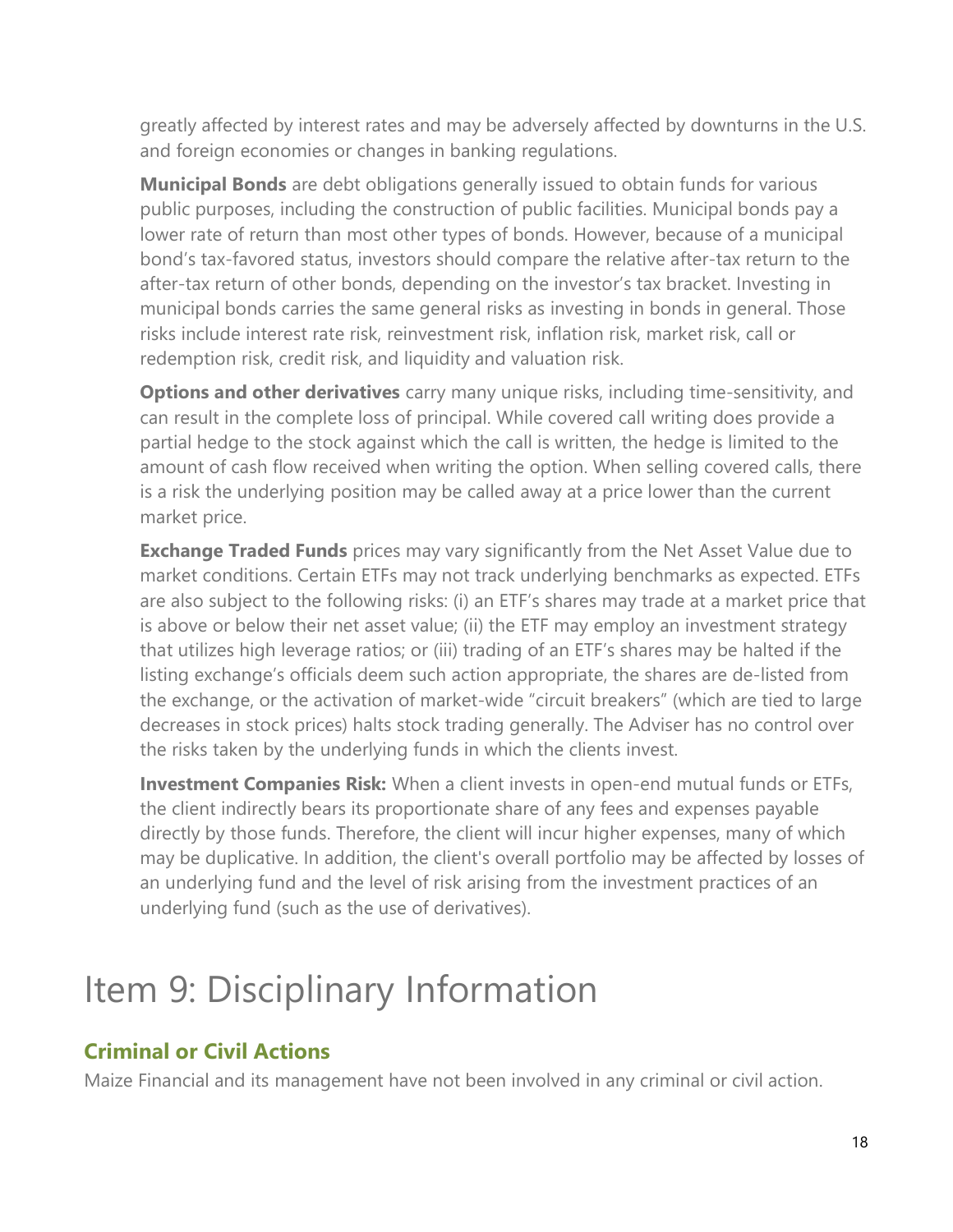## Administrative Enforcement Proceedings

Maize Financial and its management have not been involved in any administrative enforcement proceedings.

## Self-Regulatory Organization Enforcement Proceedings

Maize Financial and its management have not been involved in any legal or disciplinary events that are material to a client's or prospective client's evaluation of Maize Financial or the integrity of its management.

# Item 10: Other Financial Industry Activities and Affiliations

I am not registered, nor have an application pending to register, as a broker-dealer or a registered representative of a broker-dealer.

I am not registered, nor have an application pending to register, as a futures commission merchant, commodity pool operator, or a commodity trading advisor.

Maize Financial and Bonnie J. Maize have no relationships or arrangements material to our advisory business or to our clients with any related person listed below:

- broker-dealer, municipal securities dealer, or government securities dealer or broker
- investment company or other pooled investment vehicle (including a mutual fund, closed-end investment company, unit investment trust, private investment company or "hedge fund," and offshore fund)
- other investment adviser or financial planner
- futures commission merchant, commodity pool operator, or commodity trading advisor
- banking or thrift institution
- accountant or accounting firm
- lawyer or law firm
- insurance company or agency
- pension consultant
- real estate broker or dealer
- sponsor or syndicator of limited partnerships

Maize Financial only receives compensation directly from clients. We do not receive compensation from any outside source. We do not have any conflicts of interest with any outside party.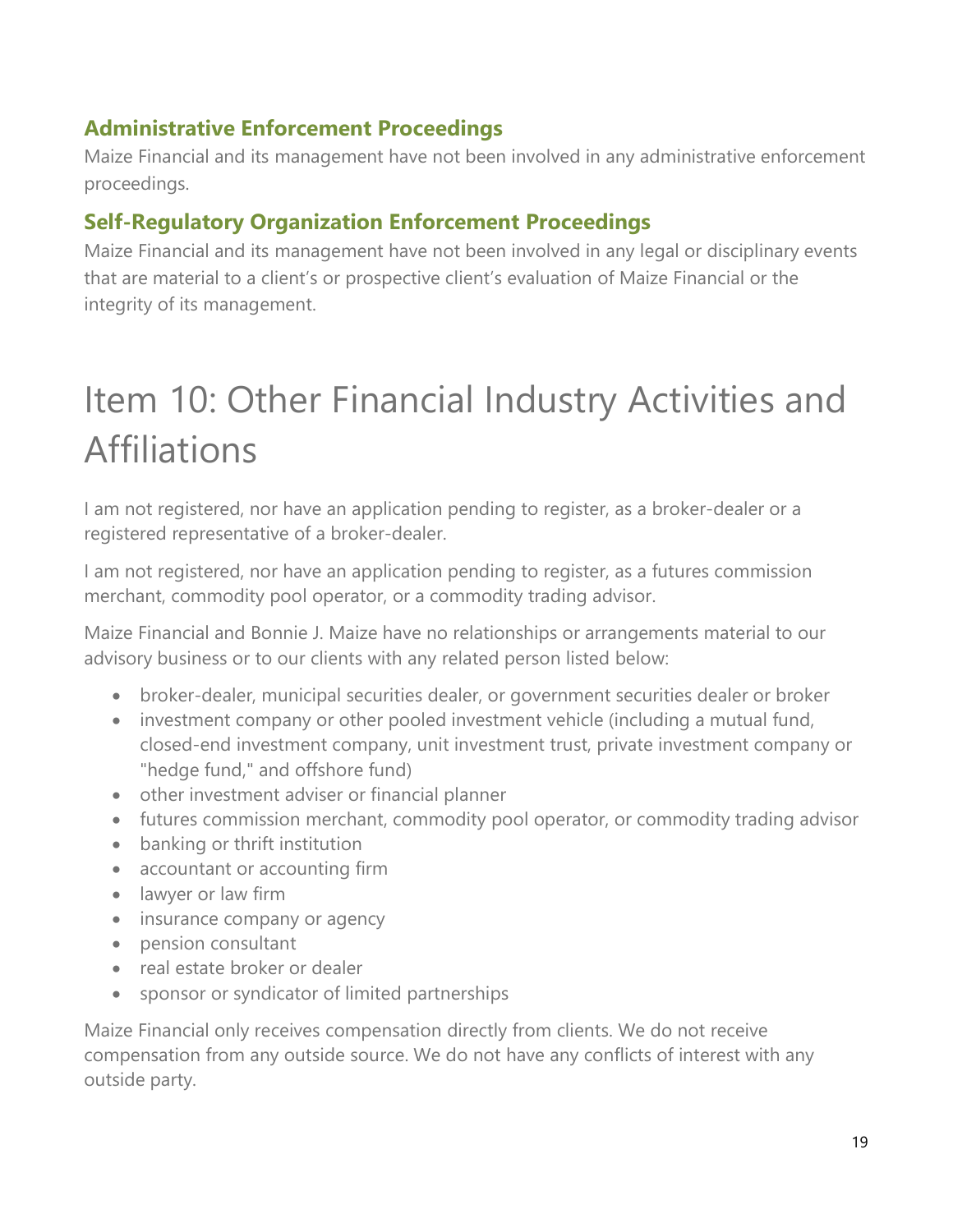### Recommendations or Selections of Other Investment Advisers

As referenced in Item 4 of this brochure, Maize Financial may recommend Outside Managers to clients to manage their accounts. If we recommend an Outside Manager, please note that we do not share in their advisory fee. Our fee is separate and in addition to their compensation (as noted in Item 5) and will be described to you prior to engagement. We do not receive compensation directly or indirectly from outside advisers that would create a material conflict of interest, nor do we have other business relationships with such advisers that would create a material conflict of interest.

# Item 11: Code of Ethics, Participation or Interest in Client Transactions and Personal Trading

As a fiduciary, our firm and its associates have a duty of utmost good faith to act solely in the best interests of each client. Our clients entrust us with their funds and personal information, which in turn places a high standard on our conduct and integrity. Our fiduciary duty is a core aspect of our Code of Ethics and represents the expected basis of all our dealings. The firm also accepts the obligation not only to comply with the mandates and requirements of all applicable laws and regulations but also to take responsibility to act in an ethical and professionally responsible manner in all professional services and activities.

### Code of Ethics Description

This code does not attempt to identify all possible conflicts of interest, and literal compliance with each of its specific provisions will not shield us from liability for personal trading or other conduct that violates a fiduciary duty to advisory clients. A summary of our ethical principles is outlined below.

**Integrity** - We shall offer and provide professional services with integrity.

**Objectivity** - We shall be objective in providing professional services to clients.

**Competence** - We shall provide services to clients competently and maintain the necessary knowledge and skill to continue to do so in those areas in which they are engaged.

**Fairness** - We shall perform professional services in a manner that is fair and reasonable to clients, principals, partners, and employers, and shall disclose conflict(s) of interest in providing such services.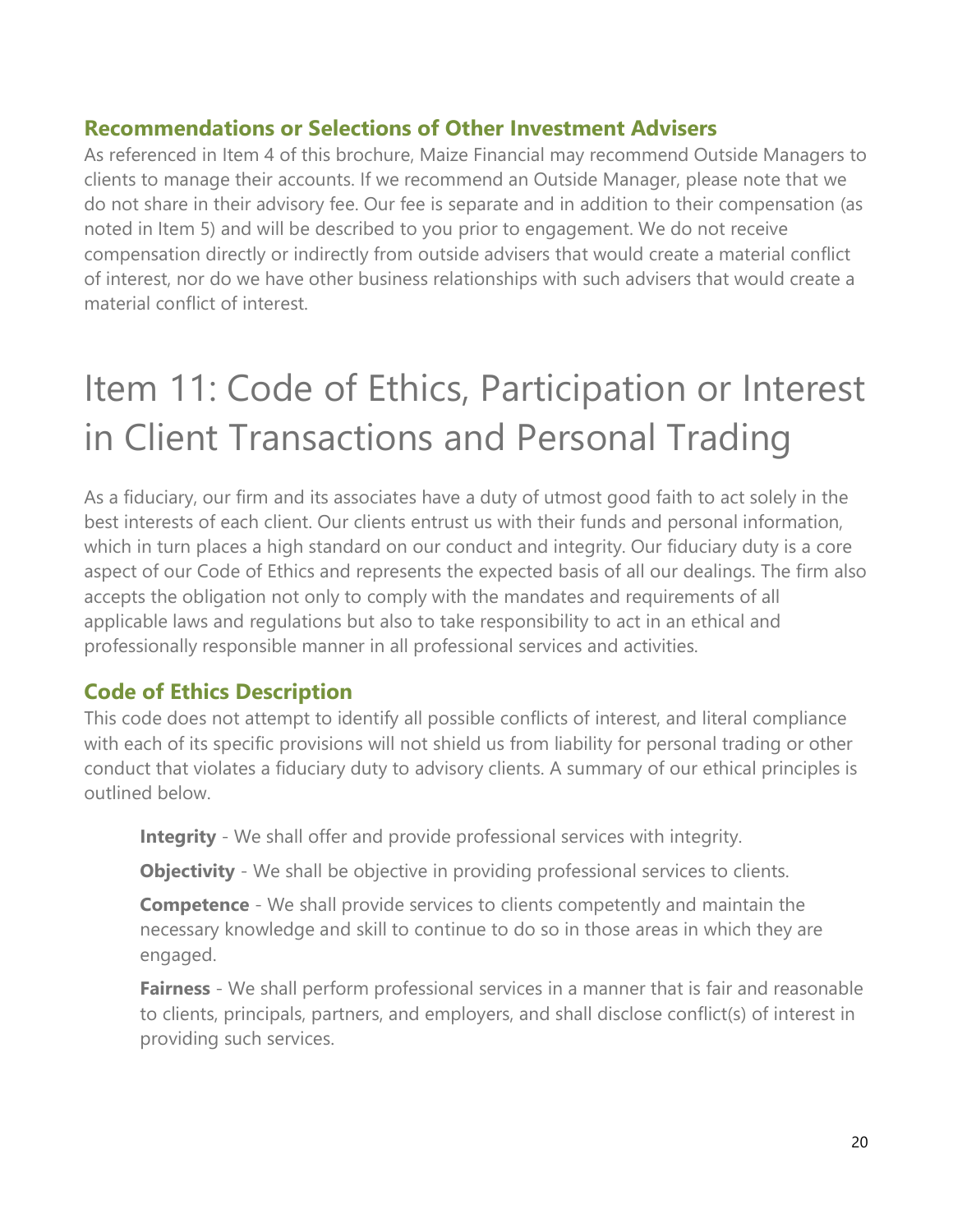Confidentiality – We shall not disclose confidential client information without the specific consent of the client unless in response to proper legal process, or as required by law.

**Professionalism** - Our conduct in all matters shall reflect the credit of the profession.

**Diligence** - We shall act diligently in providing professional services.

A copy of our complete Code of Ethics is available upon request.

## Investment Recommendations Involving a Material Financial Interest and Conflicts of Interest

Neither our firm, its associates, or any related person is authorized to recommend to a client or effect a transaction for a client, involving any security in which our firm or a related person has a material financial interest, such as in the capacity as an underwriter, adviser to the issuer, etc.

## Advisory Firm Purchase of Same Securities Recommended to Clients and Conflicts of Interest

Our firm and its "related persons" may buy or sell the same securities that we recommend to you or in which you are already invested. A conflict of interest exists in such cases because we have the ability to trade ahead of you and potentially receive more favorable prices than you will receive. To reduce or eliminate such conflict of interest, it is our policy that neither our firm nor persons associated with our firm shall have priority over your account in the purchase or sale of securities.

### Trading Securities At or About the Same Time as Client's Securities

From time to time, our firm or its "related persons" may buy or sell securities for themselves at or about the same time as clients. A conflict of interest exists in such cases because we have the ability to trade ahead of you and potentially receive more favorable prices than you will receive. To reduce or eliminate such conflict of interest, it is our policy that neither our firm nor persons associated with our firm shall have priority over your account in the purchase or sale of securities.

# Item 12: Brokerage Practices

## Factors Used to Select Custodians and/or Broker Dealers

Specific custodian recommendations are made to the client based on their need for such services. We recommend custodians based on the reputation and services provided by the firm.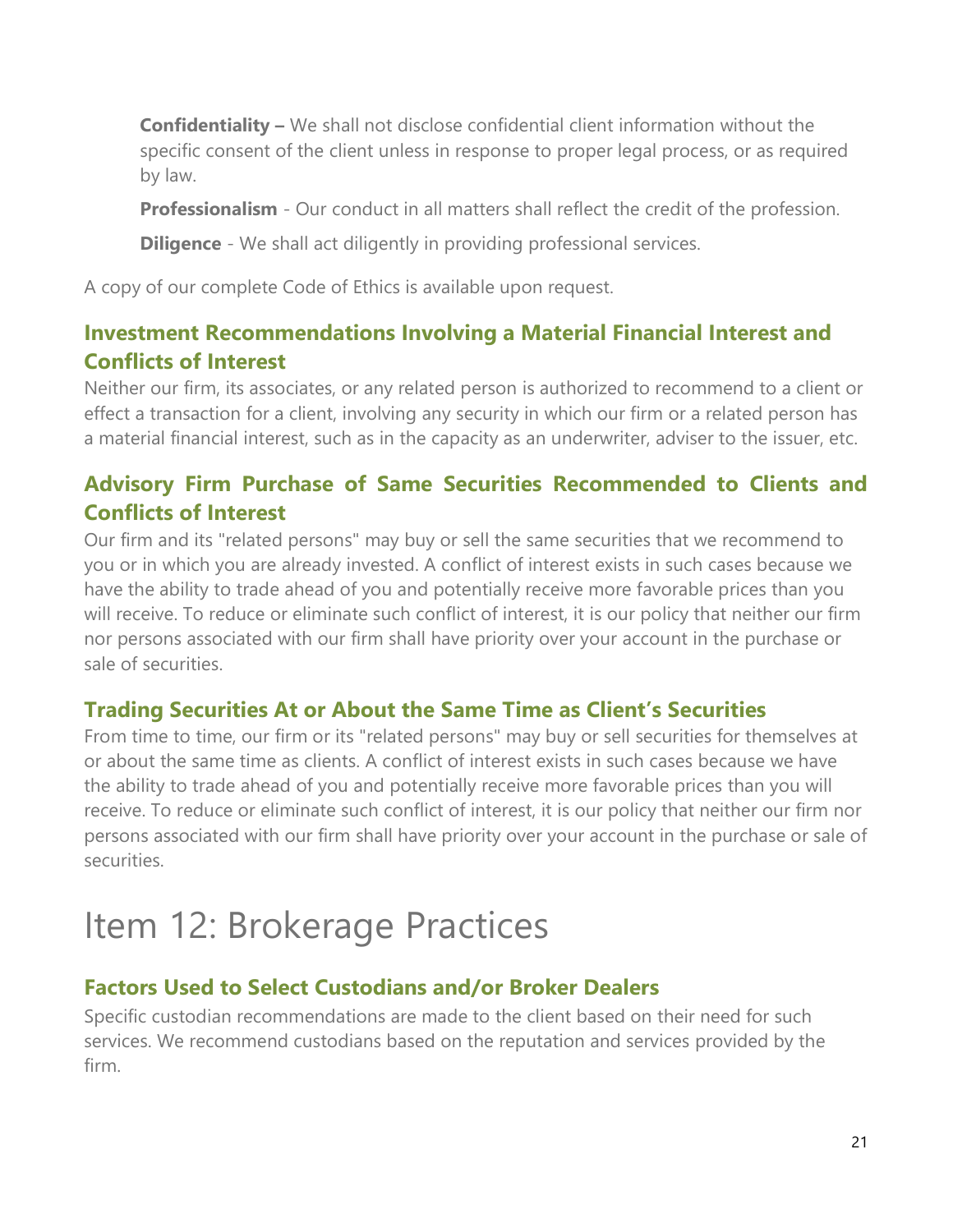For the benefit of no commissions or transaction fees, fully digital account opening, a large variety of security options and complete integration with software tools, Maize Financial recommends Altruist Financial LLC, an unaffiliated SEC-registered broker dealer and FINRA/SIPC member, as the introducing broker to Apex Clearing Corporation, an unaffiliated SEC-registered broker dealer and FINRA/SIPC member, as the client's custodian.

### Research and Other Soft-Dollar Benefits

Maize Financial does not receive any research or other soft-dollar benefit by nature of its relationship with Altruist Financial LLC.

### Brokerage for Client Referrals

Maize Financial receives no referrals in exchange for using Altruist Financial LLC as a brokerdealer.

## Directed Brokerage

Maize Financial does not engage in directing trades to outside broker-dealers. Clients engaging us for Investment Management will generally be required to establish their account(s) with Altruist if they have not already done so. Please note that not all advisers have this requirement. However, neither we nor any of our firm's related persons have discretionary authority in making the final determination of the brokers with whom orders for the purchase or sale of securities are placed for execution, and the commission rates at which such securities transactions are effected. Note that we are not compensated for trade routing/order flow, nor are we paid commissions on such trades. We do not receive interest on our client accounts' cash balances.

### The Custodian and Brokers We Use

Maize Financial does not maintain custody of your assets that we manage, although we may be deemed to have custody of your assets if you give us the authority to withdraw advisory fees from your account (see Item 15: Custody, below). Your assets must be maintained in an account at a "qualified custodian," generally a broker-dealer or bank.

We recommend that our clients use Altruist Financial LLC, an unaffiliated SEC-registered broker dealer and FINRA/SIPC member, as the introducing broker to Apex Clearing Corporation, an unaffiliated SEC-registered broker dealer and FINRA/SIPC member, as the qualified custodian if you choose our firm to manage your investments. Maize Financial is independently owned and operated and is not affiliated with Altruist. Altruist will hold your assets in a brokerage account and buy and sell securities when we and/or you instruct them to.

While we may recommend that you use Altruist as custodian/broker, you will decide whether to do so and will open your account with Altruist by entering into an account agreement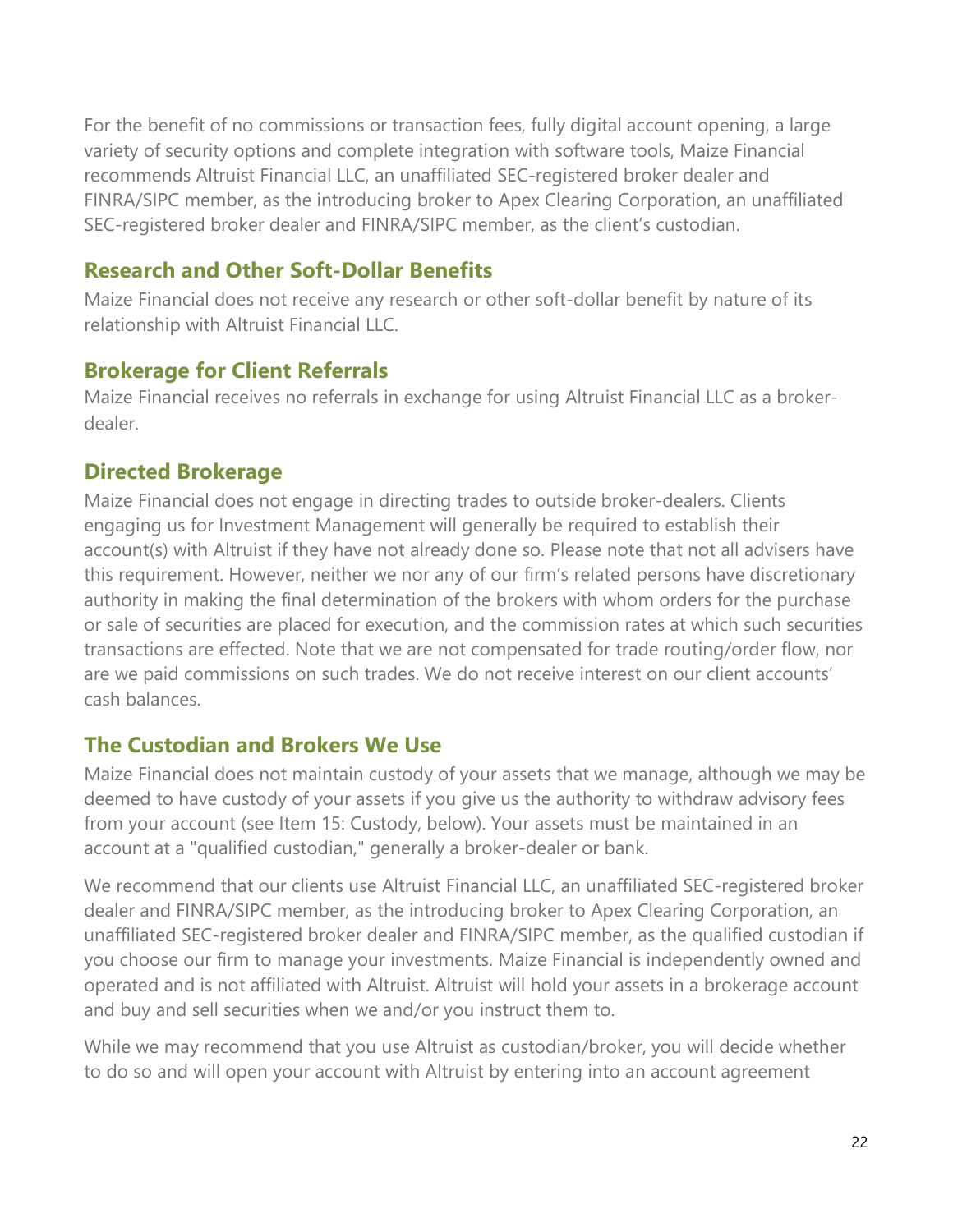directly with them. We do not open the account for you, although we may assist you in doing so.

## Your Brokerage and Custody Costs

Altruist currently does not charge for custody services (on Adviser's first 100 accounts) or trade commissions for those accounts that Altruist maintains. We have determined that having Altruist execute trades is consistent with our duty to seek "best execution" of your trades. Best execution means the most favorable terms for a transaction based on all relevant factors, including those listed above (see "Factors Used to Select Custodians and/or Broker-Dealers").

## Aggregating (Block) Trading for Multiple Client Accounts

Some Registered Investment Advisers execute client accounts on an aggregated basis to lower expenses. Because Altruist does not currently charge commissions on trade executions, Maize Financial does not engage in block trading as there would be no cost savings.

Outside Managers used by Maize Financial may block client trades at their discretion.

# Item 13: Review of Accounts

Client accounts under investment management by Maize Financial will be reviewed regularly and on at least a quarterly basis, by Bonnie J. Maize, Maize Financial Principal and CCO. The account is reviewed with regards to your investment policies and risk tolerance levels. Events that may trigger a special review would be unusual performance, addition, or deletions of client-imposed restrictions, excessive draw-down, volatility in performance, or buy and sell decisions from the firm or per client's needs.

Clients will receive trade confirmations from the custodian for each transaction in their accounts as well as monthly (quarterly if no activity) statements and annual tax reporting statements from their custodian showing all activity in the accounts, such as receipt of dividends and interest. In addition, clients have 24/7 access to portfolio holdings, balances, and performance through the Altruist online client portal.

Maize Financial will not provide written reports to investment advisory clients.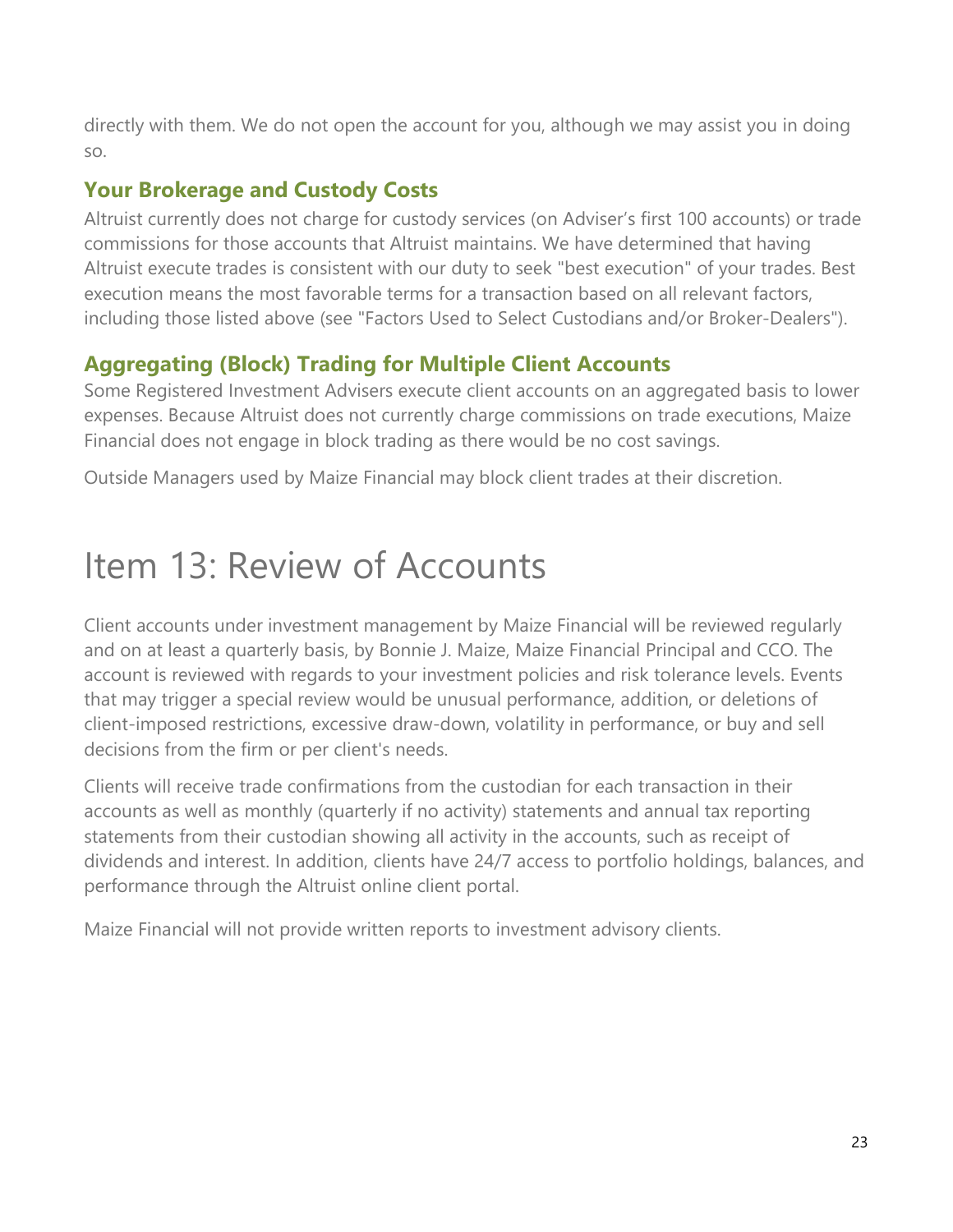# Item 14: Client Referrals and Other Compensation

We do not receive any economic benefit, directly or indirectly, from any third party for advice rendered to our clients; nor do we, directly or indirectly, compensate any person who is not advisory personnel for client referrals.

# Item 15: Custody

Maize Financial does not accept custody of client funds except in the instance of withdrawing client fees. As paying agent for our firm, your independent custodian will directly debit your account(s) for the payment of our advisory fees. The ability to directly debit our advisory fees from your accounts may cause our firm to exercise a limited form of custody in certain jurisdictions. We do not have physical custody of any of your funds and/or securities. Your funds and securities will be held with a bank, broker-dealer, or other qualified custodian.

You will receive account statements from the qualified custodian holding your funds and securities monthly or quarterly. The account statements from your custodian will indicate all disbursements from the account, including the amount of our advisory fees deducted each billing period. You should carefully review account statements for accuracy.

# Item 16: Investment Discretion

For those client accounts where we provide investment management services, we maintain discretion over those accounts with respect to securities to be bought and sold and the amount of securities to be bought and sold. Investment discretion is explained to clients in detail when an advisory relationship has commenced. At the start of the advisory relationship, the client will execute a Limited Power of Attorney through the advisory agreement, which will grant our firm discretion over the account. Additionally, the discretionary relationship will be outlined in the advisory contract and signed by the client.

Clients may impose reasonable investment restrictions on their account. We ensure compliance with these requests by including such restrictions in the Investment Policy Statement ("IPS"). We agree to follow the investment procedures documented in the IPS in managing the portfolio.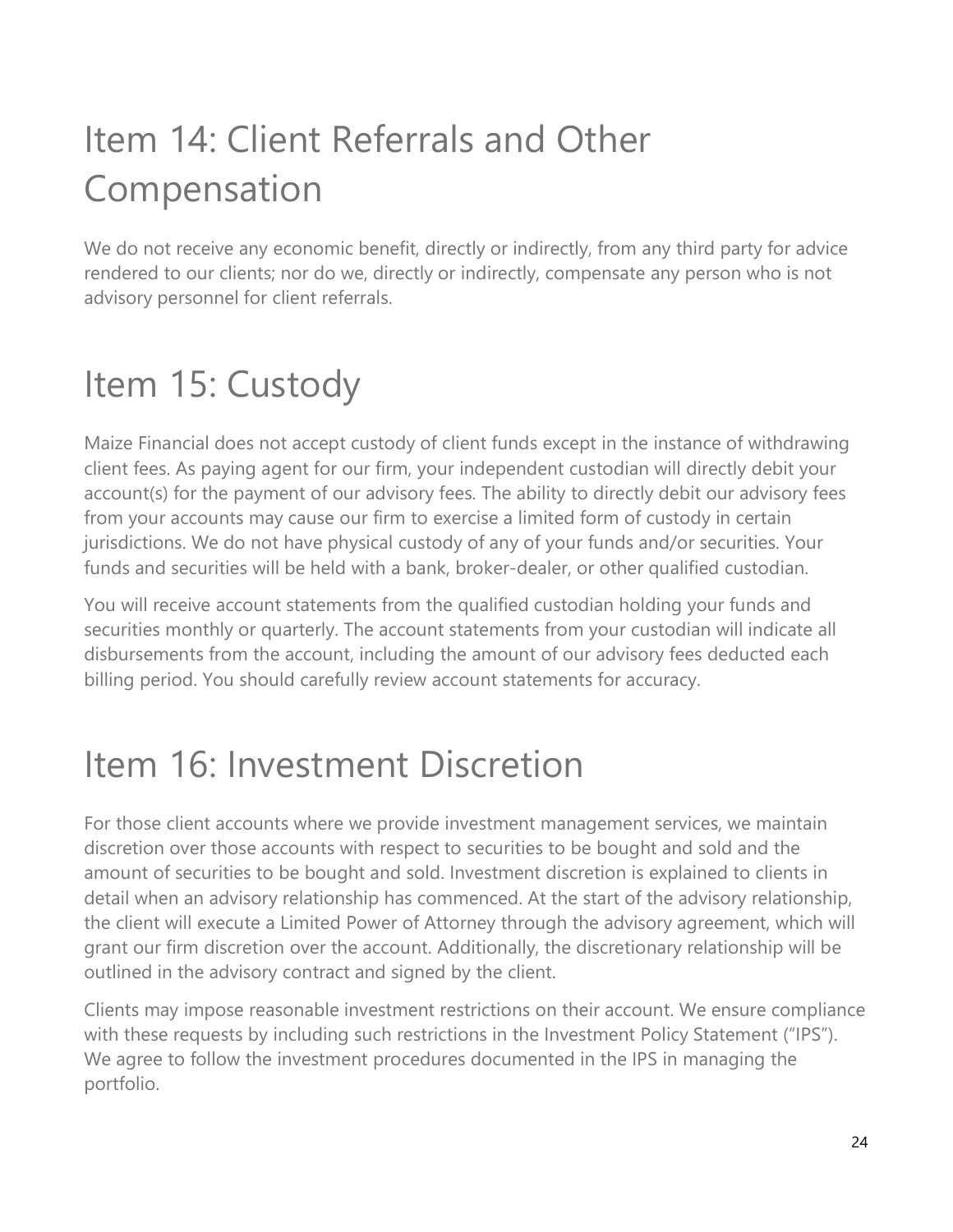# Item 17: Voting Client Securities

We do not vote client proxies. Therefore, clients maintain exclusive responsibility for: (1) voting proxies, and (2) acting on corporate actions pertaining to the client's investment assets. The client shall instruct the client's qualified custodian to forward to the client copies of all proxies and shareholder communications relating to the client's investment assets. If the client would like our opinion on a particular proxy vote, they may contact us at the phone number or email listed on the cover of this brochure.

In most cases, you will receive proxy materials directly from the account custodian. However, in the event we were to receive any written or electronic proxy materials, we would forward them directly to you by postal or electronic mail.

# Item 18: Financial Information

Registered Investment Advisers are required in this item to provide you with certain financial information or disclosures about our financial condition. We have no financial commitment that impairs our ability to meet contractual and fiduciary commitments to clients, and we have not been the subject of a bankruptcy proceeding.

We do not have custody of client funds or securities, nor do we require or solicit prepayment of more than \$500 in fees per client six months in advance.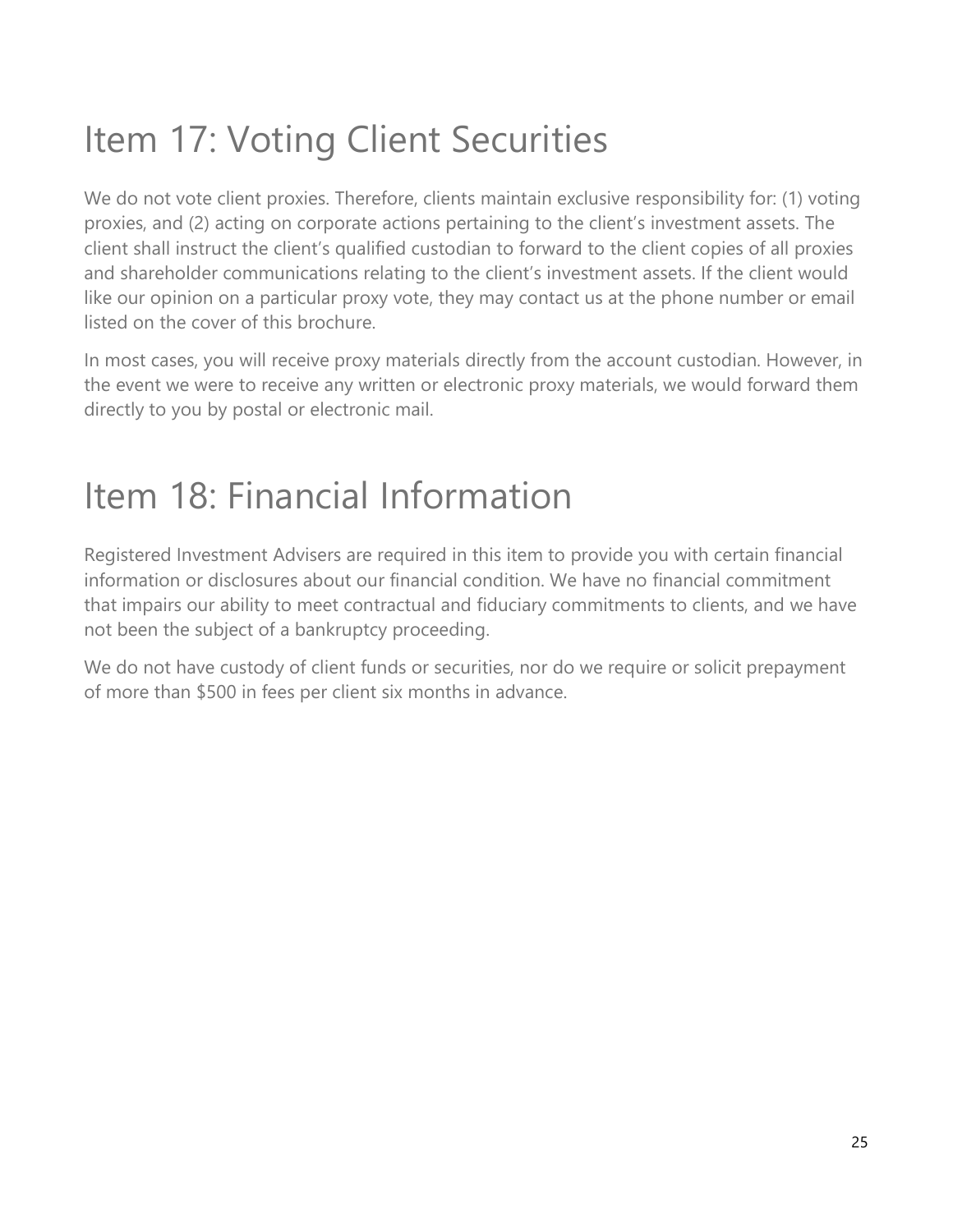# Item 19: Requirements for State-Registered Advisers

## Principal Executive Officers and Management Persons

#### BONNIE J. MAIZE, PRINCIPAL AND CCO CRD# 7333217

#### Born: 1977

#### Educational Background

- 2020 Graduate Certificate, Personal Financial Planning, Kansas State University
- ٠ 2002 Juris Doctorate, Washburn University School of Law
- ٠ 1999 Bachelor of Science, Agriculture, Kansas State University

#### Business Experience

- 05/2021 Present, Maize Financial, Principal and CCO
- 06/2020 07/2020, Financial Planning Association, Unpaid Externship
- Prior to returning to school in January 2019, Bonnie Maize was a full-time stay-at-home parent for 15 years.

#### Professional Designations, Licensing & Exams

#### Candidate for CFP® Certification

The Certified Financial Planner Board of Standards, Inc. ("CFP Board") allows me to publicly represent that I am a Candidate for CFP® Certification due to their determination that I have completed a CFP Board registered education program and passed the rigorous examination requirement (September 2020). In addition, I have agreed to be bound by the CFP Board's Standards of Professional Conduct, a set of documents outlining the ethical and practice standards for CFP® professionals.

I may not use the CERTIFIED FINANCIAL PLANNER™, CFP® and federally registered CFP (with flame design) marks (collectively, the "CFP® marks") professional certification marks until the CFP Board has determined that I have fulfilled their experience requirement.

#### Series 65 License, the Uniform Investment Adviser Law Exam

This exam is administered by the Financial Industry Regulatory Authority (FINRA). Completion of the Series 65 Exam qualifies an investment professional to operate as an Investment Advisor Representative in certain states. The exam covers topics that have been determined to be necessary to understand in order to provide investment advice to clients, including investment vehicle characteristics, client investment recommendations and strategies, economic factors and business information, and laws, regulations, and guidelines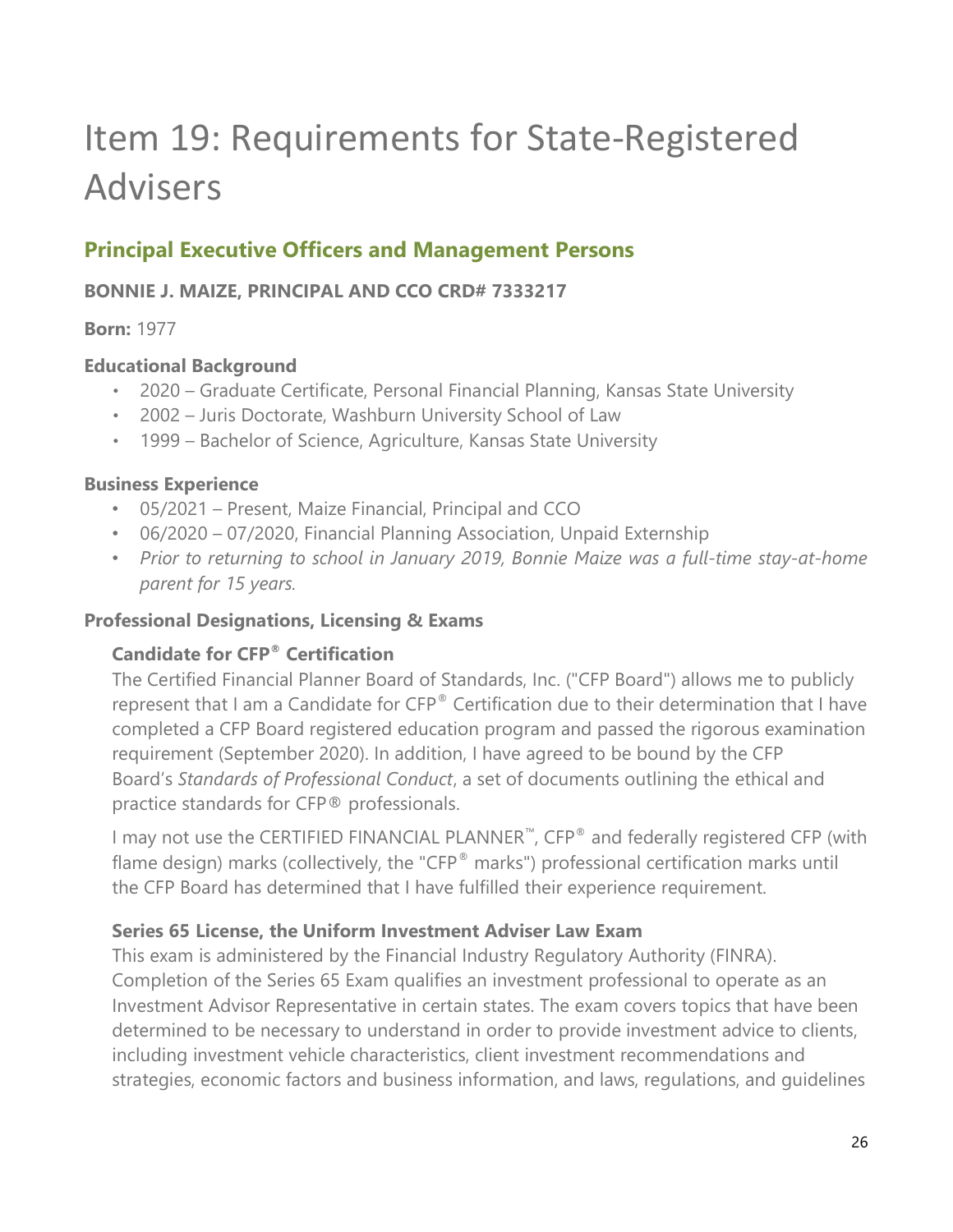on unethical business practices. There are no prerequisites required for an individual to take the Series 65 examination. I passed this examination November 23, 2020.

### Other Business Activities

Bonnie J. Maize is not involved with outside business activities.

### Performance-Based Fees

Maize Financial is not compensated by performance-based fees.

### Material Disciplinary Disclosures

No management person at Maize Financial has ever been involved in an arbitration claim of any kind or been found liable in a civil, self-regulatory organization, or administrative proceeding.

## Material Relationships That Management Persons Have with Issuers of **Securities**

Neither Maize Financial, nor Bonnie J. Maize, have any relationship or arrangement with issuers of securities, in addition to what is described in Item 10.

### Additional Compensation

Bonnie J. Maize does not receive any economic benefit from any person, company, or organization in exchange for providing clients advisory services through Maize Financial.